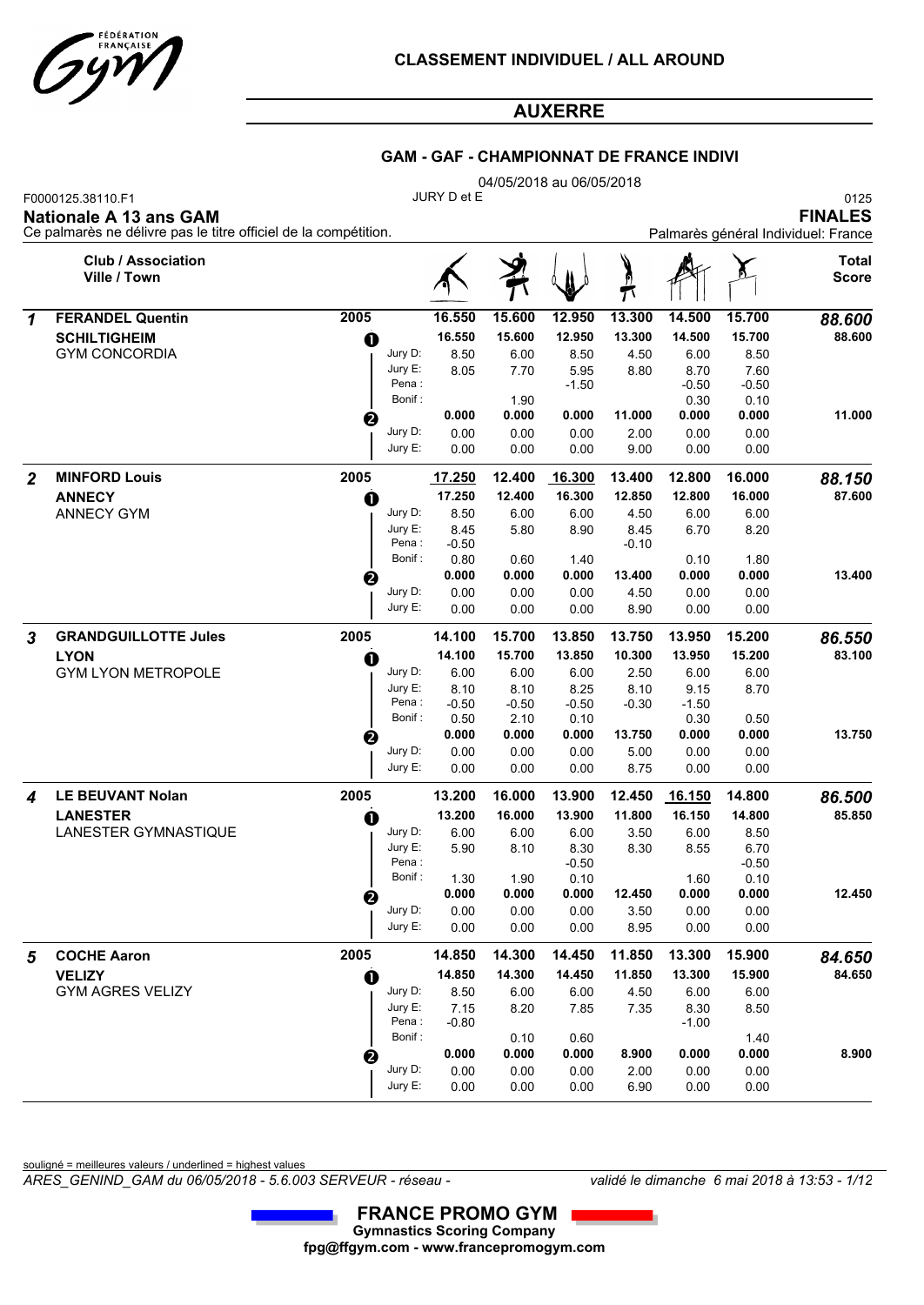

### **GAM - GAF - CHAMPIONNAT DE FRANCE INDIVI**

|   |                                                                 | 04/05/2018 au 06/05/2018<br>JURY D et E |                  |               |               |               |         |               |                 |                                     |  |  |  |
|---|-----------------------------------------------------------------|-----------------------------------------|------------------|---------------|---------------|---------------|---------|---------------|-----------------|-------------------------------------|--|--|--|
|   | F0000125.38110.F1<br><b>Nationale A 13 ans GAM</b>              |                                         |                  |               |               |               |         |               |                 | 0125<br><b>FINALES</b>              |  |  |  |
|   | Ce palmarès ne délivre pas le titre officiel de la compétition. |                                         |                  |               |               |               |         |               |                 | Palmarès général Individuel: France |  |  |  |
|   | <b>Club / Association</b><br>Ville / Town                       |                                         |                  |               |               |               |         |               |                 | <b>Total</b><br><b>Score</b>        |  |  |  |
| 6 | <b>BAGINSKI Lény</b>                                            | 2005                                    |                  | 13.750        | 13.300        | 14.600        | 13.250  | 14.500        | 14.300          | 83.700                              |  |  |  |
|   | <b>TOMBLAINE R.S.</b>                                           | O                                       |                  | 13.750        | 13.300        | 14.600        | 12.650  | 14.500        | 14.300          | 83.100                              |  |  |  |
|   | RONDADE SALTO TOMBLAINE                                         |                                         | Jury D:          | 6.00          | 6.00          | 6.00          | 5.00    | 6.00          | 6.00            |                                     |  |  |  |
|   |                                                                 |                                         | Jury E:          | 8.35          | 7.20          | 8.10          | 7.65    | 8.00          | 8.00            |                                     |  |  |  |
|   |                                                                 |                                         | Pena:<br>Bonif:  | $-1.10$       |               |               |         |               | $-0.50$<br>0.80 |                                     |  |  |  |
|   |                                                                 |                                         |                  | 0.50<br>0.000 | 0.10<br>0.000 | 0.50<br>0.000 | 13.250  | 0.50<br>0.000 | 0.000           | 13.250                              |  |  |  |
|   |                                                                 | ❷                                       | Jury D:          | 0.00          | 0.00          | 0.00          | 5.00    | 0.00          | 0.00            |                                     |  |  |  |
|   |                                                                 |                                         | Jury E:          | 0.00          | 0.00          | 0.00          | 8.35    | 0.00          | 0.00            |                                     |  |  |  |
|   |                                                                 |                                         | Pena :           |               |               |               | -0.10   |               |                 |                                     |  |  |  |
| 7 | <b>BARBOSA Tiago</b>                                            | 2005                                    |                  | 14.500        | 12.600        | 15.100        | 13.700  | 12.950        | 14.600          | 83.450                              |  |  |  |
|   | <b>PONTARLIER</b>                                               | O                                       |                  | 14.500        | 12.600        | 15.100        | 13.700  | 12.950        | 14.600          | 83.450                              |  |  |  |
|   | <b>GYM PONTARLIER</b>                                           |                                         | Jury D:          | 8.50          | 3.00          | 6.00          | 5.00    | 6.00          | 6.00            |                                     |  |  |  |
|   |                                                                 |                                         | Jury E:          | 7.50          | 8.20          | 8.50          | 8.70    | 6.95          | 8.10            |                                     |  |  |  |
|   |                                                                 |                                         | Pena:<br>Bonif:  | $-1.50$       |               | 0.60          |         |               |                 |                                     |  |  |  |
|   |                                                                 |                                         |                  | 0.000         | 1.40<br>0.000 | 0.000         | 12.200  | 0.000         | 0.50<br>0.000   | 12.200                              |  |  |  |
|   |                                                                 | ❷                                       | Jury D:          | 0.00          | 0.00          | 0.00          | 5.00    | 0.00          | 0.00            |                                     |  |  |  |
|   |                                                                 |                                         | Jury E:          | 0.00          | 0.00          | 0.00          | 7.50    | 0.00          | 0.00            |                                     |  |  |  |
|   |                                                                 |                                         | Pena:            |               |               |               | $-0.30$ |               |                 |                                     |  |  |  |
| 8 | <b>RAUX Clément</b>                                             | 2005                                    |                  | 15.950        | 12.500        | 14.600        | 12.800  | 12.350        | 14.750          | 82.950                              |  |  |  |
|   | <b>LA MADELEINE</b>                                             | O                                       |                  | 15.950        | 12.500        | 14.600        | 12.800  | 12.350        | 14.750          | 82.950                              |  |  |  |
|   | LILLE METROPOLE JEUNESSE SPORTIVE                               |                                         | Jury D:          | 8.50          | 3.00          | 6.00          | 5.00    | 6.00          | 6.00            |                                     |  |  |  |
|   | <b>MADELE</b>                                                   |                                         | Jury E:          | 7.75          | 8.10          | 8.50          | 8.10    | 5.85          | 8.65            |                                     |  |  |  |
|   |                                                                 |                                         | Pena:<br>Bonif:  | $-1.10$       |               | 0.10          | -0.30   |               | $-0.50$<br>0.60 |                                     |  |  |  |
|   |                                                                 |                                         |                  | 0.80<br>0.000 | 1.40<br>0.000 | 0.000         | 12.100  | 0.50<br>0.000 | 0.000           | 12.100                              |  |  |  |
|   |                                                                 | ❷                                       | Jury D:          | 0.00          | 0.00          | 0.00          | 3.50    | 0.00          | 0.00            |                                     |  |  |  |
|   |                                                                 |                                         | Jury E:          | 0.00          | 0.00          | 0.00          | 8.60    | 0.00          | 0.00            |                                     |  |  |  |
| 9 | <b>JORET Matheo</b>                                             | 2005                                    |                  | 14.300        | 12.600        | 13.650        | 13.300  | 13.450        | 15.600          | 82.900                              |  |  |  |
|   | <b>AVIGNON</b>                                                  | O                                       |                  | 14.300        | 12.600        | 13.650        | 12.650  | 13.450        | 15.600          | 82.250                              |  |  |  |
|   | ANNEXE NOIR THIERS GYMNASTIQUE                                  |                                         | Jury D:          | 8.50          | 3.00          | 6.00          | 5.00    | 6.00          | 6.00            |                                     |  |  |  |
|   | <b>D'AVIGNON</b>                                                |                                         | Jury E:          | 6.80          | 8.10          | 7.15          | 7.65    | 8.35          | 8.70            |                                     |  |  |  |
|   |                                                                 |                                         | Pena :<br>Bonif: | $-1.00$       |               |               |         | $-1.50$       | $-0.50$         |                                     |  |  |  |
|   |                                                                 |                                         |                  | 0.000         | 1.50<br>0.000 | 0.50<br>0.000 | 13.300  | 0.60<br>0.000 | 1.40<br>0.000   | 13.300                              |  |  |  |
|   |                                                                 | ❷                                       | Jury D:          | 0.00          | 0.00          | 0.00          | 5.00    | 0.00          | 0.00            |                                     |  |  |  |
|   |                                                                 |                                         | Jury E:          | 0.00          | 0.00          | 0.00          | 8.30    | 0.00          | 0.00            |                                     |  |  |  |
|   | 10 MARCHESI Vincent                                             | 2005                                    |                  | 12.650        | 12.950        | 15.350        | 12.050  | 13.600        | 15.600          | 82.200                              |  |  |  |
|   | <b>TOMBLAINE R.S.</b>                                           | $\bf{0}$                                |                  | 12.650        | 12.950        | 15.350        | 12.050  | 13.600        | 15.600          | 82.200                              |  |  |  |
|   | RONDADE SALTO TOMBLAINE                                         |                                         | Jury D:          | 6.00          | 8.50          | 6.00          | 3.50    | 6.00          | 8.50            |                                     |  |  |  |
|   |                                                                 |                                         | Jury E:          | 7.65          | 4.15          | 8.85          | 8.55    | 7.10          | 7.10            |                                     |  |  |  |
|   |                                                                 |                                         | Pena :           | $-1.50$       | $-0.50$       |               |         |               |                 |                                     |  |  |  |
|   |                                                                 |                                         | Bonif :          | 0.50<br>0.000 | 0.80<br>0.000 | 0.50<br>0.000 | 11.750  | 0.50<br>0.000 | 0.000           | 11.750                              |  |  |  |
|   |                                                                 | €                                       | Jury D:          | 0.00          | 0.00          | 0.00          | 4.50    | 0.00          | 0.00            |                                     |  |  |  |
|   |                                                                 |                                         | Jury E:          | 0.00          | 0.00          | 0.00          | 7.55    | 0.00          | 0.00            |                                     |  |  |  |
|   |                                                                 |                                         | Pena:            |               |               |               | $-0.30$ |               |                 |                                     |  |  |  |

souligné = meilleures valeurs / underlined = highest values

*ARES\_GENIND\_GAM du 06/05/2018 - 5.6.003 SERVEUR - réseau - validé le dimanche 6 mai 2018 à 13:53 - 2/12*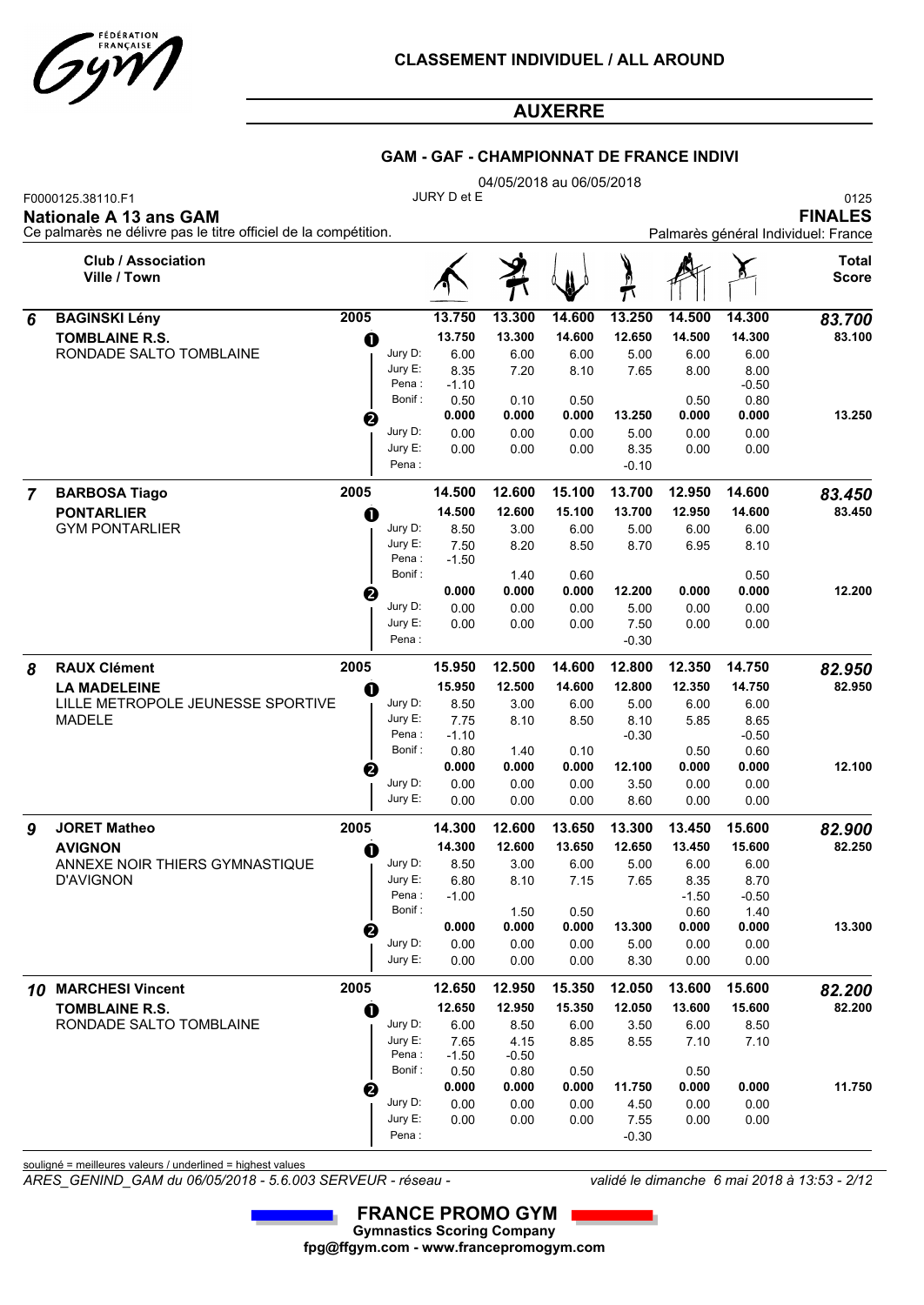

### **GAM - GAF - CHAMPIONNAT DE FRANCE INDIVI**

|    |                                                                                                                |                  |                 |               | 04/05/2018 au 06/05/2018 |                |               |                                                               |                |  |  |
|----|----------------------------------------------------------------------------------------------------------------|------------------|-----------------|---------------|--------------------------|----------------|---------------|---------------------------------------------------------------|----------------|--|--|
|    | F0000125.38110.F1<br>Nationale A 13 ans GAM<br>Ce palmarès ne délivre pas le titre officiel de la compétition. |                  | JURY D et E     |               |                          |                |               | 0125<br><b>FINALES</b><br>Palmarès général Individuel: France |                |  |  |
|    | <b>Club / Association</b><br>Ville / Town                                                                      |                  |                 |               |                          |                |               |                                                               | Total<br>Score |  |  |
| 11 | <b>MERIDA Thomas</b>                                                                                           | 2005             | 13.200          | 12.750        | 15.150                   | 13.450         | 12.400        | 14.200                                                        | 81.150         |  |  |
|    | <b>BEGLES</b>                                                                                                  | $\bf o$          | 13.200          | 12.750        | 15.150                   | 13.450         | 12.400        | 14.200                                                        | 81.150         |  |  |
|    | <b>CLUB ATHLETIQUE BEGLAIS</b>                                                                                 | Jury D:          | 6.00            | 3.00          | 6.00                     | 5.00           | 6.00          | 6.00                                                          |                |  |  |
|    |                                                                                                                | Jury E:<br>Pena: | 7.60            | 8.25          | 8.35                     | 8.45           | 7.90          | 7.40                                                          |                |  |  |
|    |                                                                                                                | Bonif:           | $-0.50$<br>0.10 | 1.50          | 0.80                     |                | $-1.50$       | $-0.50$<br>1.30                                               |                |  |  |
|    |                                                                                                                | 0                | 0.000           | 0.000         | 0.000                    | 13.400         | 0.000         | 0.000                                                         | 13.400         |  |  |
|    |                                                                                                                | Jury D:          | 0.00            | 0.00          | 0.00                     | 5.00           | 0.00          | 0.00                                                          |                |  |  |
|    |                                                                                                                | Jury E:          | 0.00            | 0.00          | 0.00                     | 8.40           | 0.00          | 0.00                                                          |                |  |  |
|    | 12 MONCLIN Noé                                                                                                 | 2005             | 13.950          | 13.500        | 13.450                   | 11.700         | 13.600        | 14.350                                                        | 80.550         |  |  |
|    | <b>BOULAZAC</b>                                                                                                | O                | 13.950          | 13.500        | 13.450                   | 10.600         | 13.600        | 14.350                                                        | 79.450         |  |  |
|    | LES ENFANTS DE LA DORDOGNE                                                                                     | Jury D:          | 6.00            | 6.00          | 6.00                     | 3.50           | 6.00          | 6.00                                                          |                |  |  |
|    |                                                                                                                | Jury E:          | 7.95            | 6.70          | 7.95                     | 7.10           | 8.00          | 6.55                                                          |                |  |  |
|    |                                                                                                                | Pena:<br>Bonif:  |                 | $-0.50$       | $-0.50$                  |                | $-1.00$       |                                                               |                |  |  |
|    |                                                                                                                |                  | 0.000           | 1.30<br>0.000 | 0.000                    | 11.700         | 0.60<br>0.000 | 1.80<br>0.000                                                 | 11.700         |  |  |
|    |                                                                                                                | ❷<br>Jury D:     | 0.00            | 0.00          | 0.00                     | 3.50           | 0.00          | 0.00                                                          |                |  |  |
|    |                                                                                                                | Jury E:          | 0.00            | 0.00          | 0.00                     | 8.20           | 0.00          | 0.00                                                          |                |  |  |
| 13 | <b>BURDILLAT Sam</b>                                                                                           | 2005             | 13.700          | 12.250        | 14.900                   | 13.600         | 12.200        | 13.800                                                        | 80.450         |  |  |
|    | <b>CHALON/SAONE</b>                                                                                            | O                | 13.700          | 12.250        | 14.900                   | 13.250         | 12.200        | 13.800                                                        | 80.100         |  |  |
|    | UNION GYMNIQUE CHALON                                                                                          | Jury D:          | 6.00            | 6.00          | 6.00                     | 5.00           | 6.00          | 3.00                                                          |                |  |  |
|    |                                                                                                                | Jury E:          | 7.70            | 6.75          | 8.30                     | 8.25           | 7.00          | 9.20                                                          |                |  |  |
|    |                                                                                                                | Pena:            | $-0.50$         | $-0.50$       |                          |                | $-1.00$       |                                                               |                |  |  |
|    |                                                                                                                | Bonif:           | 0.50            |               | 0.60                     |                | 0.20          | 1.60                                                          |                |  |  |
|    |                                                                                                                | €<br>Jury D:     | 0.000<br>0.00   | 0.000<br>0.00 | 0.000<br>0.00            | 13.600<br>5.00 | 0.000<br>0.00 | 0.000<br>0.00                                                 | 13.600         |  |  |
|    |                                                                                                                | Jury E:          | 0.00            | 0.00          | 0.00                     | 8.70           | 0.00          | 0.00                                                          |                |  |  |
|    |                                                                                                                | Pena:            |                 |               |                          | $-0.10$        |               |                                                               |                |  |  |
|    | 14 POURCHET Mathis                                                                                             | 2005             | 16.100          | 12.150        | 11.900                   | 13.300         | 12.100        | 14.850                                                        | 80.400         |  |  |
|    | <b>NOISY-LE-GRAND</b>                                                                                          | O                | 16.100          | 12.150        | 11.900                   | 12.150         | 12.100        | 14.850                                                        | 79.250         |  |  |
|    | NOISY LE GRAND GYMNASTIQUE                                                                                     | Jury D:          | 8.50            | 3.00          | 6.00                     | 3.50           | 6.00          | 6.00                                                          |                |  |  |
|    |                                                                                                                | Jury $E$ :       | 7.80            | 7.75          | 6.90                     | 8.65           | 6.20          | 6.95                                                          |                |  |  |
|    |                                                                                                                | Pena:            | $-1.00$         |               | $-1.00$                  |                | $-0.10$       |                                                               |                |  |  |
|    |                                                                                                                | Bonif:           | 0.80<br>0.000   | 1.40<br>0.000 | 0.000                    | 13.300         | 0.000         | 1.90<br>0.000                                                 | 13.300         |  |  |
|    |                                                                                                                | 0<br>Jury D:     | 0.00            | 0.00          | 0.00                     | 4.50           | 0.00          | 0.00                                                          |                |  |  |
|    |                                                                                                                | Jury E:          | 0.00            | 0.00          | 0.00                     | 8.80           | 0.00          | 0.00                                                          |                |  |  |
|    | 15 KELLER Jean                                                                                                 | 2005             | 13.300          | 14.550        | 12.700                   | 12.950         | 11.150        | 14.800                                                        | 79.450         |  |  |
|    | <b>SCHILTIGHEIM</b>                                                                                            | $\bf{0}$         | 13.300          | 14.550        | 12.700                   | 12.950         | 11.150        | 14.800                                                        | 79.450         |  |  |
|    | <b>GYM CONCORDIA</b>                                                                                           | Jury D:          | 6.00            | 6.00          | 8.50                     | 4.50           | 6.00          | 8.50                                                          |                |  |  |
|    |                                                                                                                | Jury E:          | 7.30            | 6.75          | 5.70                     | 8.75           | 6.65          | 6.80                                                          |                |  |  |
|    |                                                                                                                | Pena:            | $-0.50$         |               | $-1.50$                  | $-0.30$        | $-1.50$       | $-1.00$                                                       |                |  |  |
|    |                                                                                                                | Bonif:           | 0.50<br>0.000   | 1.80<br>0.000 | 0.000                    | 11.050         | 0.000         | 0.50<br>0.000                                                 | 11.050         |  |  |
|    |                                                                                                                | 0<br>Jury D:     | 0.00            | 0.00          | 0.00                     | 2.00           | 0.00          | 0.00                                                          |                |  |  |
|    |                                                                                                                | Jury E:          | 0.00            | 0.00          | 0.00                     | 9.05           | 0.00          | 0.00                                                          |                |  |  |

souligné = meilleures valeurs / underlined = highest values

*ARES\_GENIND\_GAM du 06/05/2018 - 5.6.003 SERVEUR - réseau - validé le dimanche 6 mai 2018 à 13:53 - 3/12*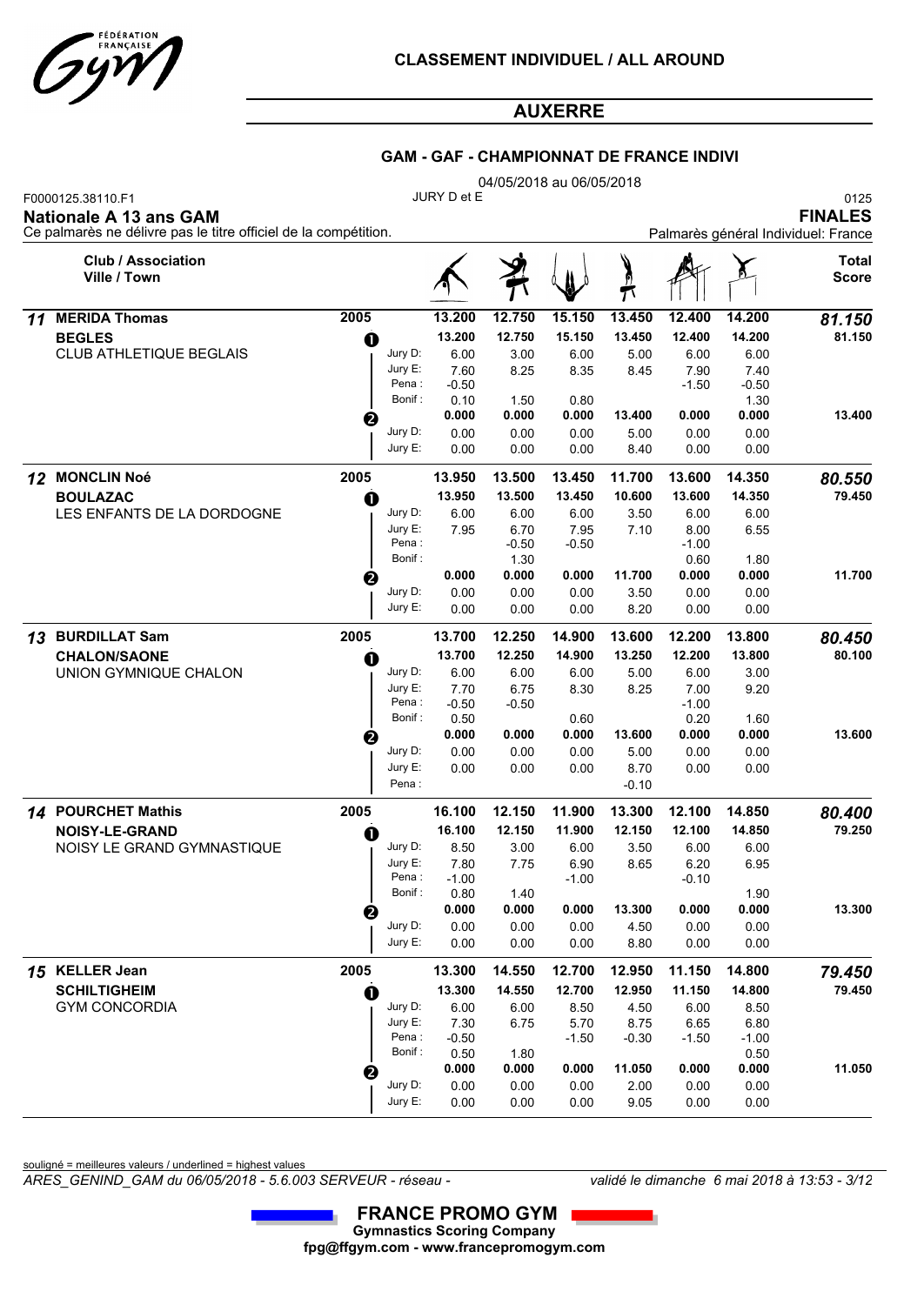

### **GAM - GAF - CHAMPIONNAT DE FRANCE INDIVI**

|    |                                                                                                                       | 04/05/2018 au 06/05/2018 |                     |                 |              |        |                 |                 |         |                                                               |  |  |  |
|----|-----------------------------------------------------------------------------------------------------------------------|--------------------------|---------------------|-----------------|--------------|--------|-----------------|-----------------|---------|---------------------------------------------------------------|--|--|--|
|    | F0000125.38110.F1<br><b>Nationale A 13 ans GAM</b><br>Ce palmarès ne délivre pas le titre officiel de la compétition. |                          |                     | JURY D et E     |              |        |                 |                 |         | 0125<br><b>FINALES</b><br>Palmarès général Individuel: France |  |  |  |
|    | <b>Club / Association</b><br>Ville / Town                                                                             |                          |                     |                 |              |        | Ò               |                 |         | <b>Total</b><br><b>Score</b>                                  |  |  |  |
|    | 16 ASSIE Léo                                                                                                          | 2005                     |                     | 11.650          | 16.050       | 15.250 | 10.500          | 11.400          | 14.400  | 79.250                                                        |  |  |  |
|    | <b>BLAGNAC</b>                                                                                                        | $\mathbf 0$              |                     | 11.650          | 16.050       | 15.250 | 10.500          | 11.400          | 14.400  | 79.250                                                        |  |  |  |
|    | ELAN GYMNIQUE DE BLAGNAC                                                                                              |                          | Jury D:             | 6.00            | 6.00         | 6.00   | 2.00            | 6.00            | 8.50    |                                                               |  |  |  |
|    |                                                                                                                       |                          | Jury E:             | 6.65            | 8.05         | 8.65   | 8.50            | 5.90            | 6.40    |                                                               |  |  |  |
|    |                                                                                                                       |                          | Pena:<br>Bonif:     | $-1.00$         | 2.00         | 0.60   |                 | $-1.00$<br>0.50 | $-0.50$ |                                                               |  |  |  |
|    |                                                                                                                       | ❷                        |                     | 0.000           | 0.000        | 0.000  | 9.600           | 0.000           | 0.000   | 9.600                                                         |  |  |  |
|    |                                                                                                                       |                          | Jury D:             | 0.00            | 0.00         | 0.00   | 2.00            | 0.00            | 0.00    |                                                               |  |  |  |
|    |                                                                                                                       |                          | Jury E:             | 0.00            | 0.00         | 0.00   | 7.70            | 0.00            | 0.00    |                                                               |  |  |  |
|    |                                                                                                                       |                          | Pena:               |                 |              |        | $-0.10$         |                 |         |                                                               |  |  |  |
|    | 17 HALDJAM Enzo                                                                                                       | 2005                     |                     | 13.950          | 12.400       | 15.300 | 14.650          | 9.600           | 12.800  | 78.700                                                        |  |  |  |
|    | <b>KINGERSHEIM</b>                                                                                                    | O                        |                     | 13.950          | 12.400       | 15.300 | 14.600          | 9.600           | 12.800  | 78.650                                                        |  |  |  |
|    | INDEPENDANTE KINGERSHEIM                                                                                              |                          | Jury D:             | 8.50            | 6.00         | 6.00   | 6.00            | 6.00            | 3.00    |                                                               |  |  |  |
|    |                                                                                                                       |                          | Jury E:<br>Pena:    | 5.15<br>$-1.00$ | 6.40         | 8.80   | 8.60            | 6.10<br>$-2.50$ | 9.10    |                                                               |  |  |  |
|    |                                                                                                                       |                          | Bonif:              | 1.30            |              | 0.50   |                 |                 | 0.70    |                                                               |  |  |  |
|    |                                                                                                                       | ❷                        |                     | 0.000           | 0.000        | 0.000  | 14.650          | 0.000           | 0.000   | 14.650                                                        |  |  |  |
|    |                                                                                                                       |                          | Jury D:             | 0.00            | 0.00         | 0.00   | 6.00            | 0.00            | 0.00    |                                                               |  |  |  |
|    |                                                                                                                       |                          | Jury E:             | 0.00            | 0.00         | 0.00   | 8.65            | 0.00            | 0.00    |                                                               |  |  |  |
| 18 | <b>GDACHE Amin</b>                                                                                                    | 2005                     |                     | 14.200          | 13.100       | 14.150 | 12.800          | 11.400          | 12.750  | 78.400                                                        |  |  |  |
|    | <b>MAUBEUGE</b>                                                                                                       | O                        |                     | 14.200          | 13.100       | 14.150 | 12.350          | 11.400          | 12.750  | 77.950                                                        |  |  |  |
|    | LA MAUBEUGEOISE                                                                                                       |                          | Jury D:             | 6.00            | 6.00         | 6.00   | 4.50            | 6.00            | 6.00    |                                                               |  |  |  |
|    |                                                                                                                       |                          | Jury E:<br>Pena:    | 8.20<br>$-0.50$ | 7.00         | 8.05   | 7.95<br>$-0.10$ | 6.30<br>$-1.00$ | 6.75    |                                                               |  |  |  |
|    |                                                                                                                       |                          | Bonif:              | 0.50            | 0.10         | 0.10   |                 | 0.10            |         |                                                               |  |  |  |
|    |                                                                                                                       | ❷                        |                     | 0.000           | 0.000        | 0.000  | 12.800          | 0.000           | 0.000   | 12.800                                                        |  |  |  |
|    |                                                                                                                       |                          | Jury D:             | 0.00            | 0.00         | 0.00   | 4.50            | 0.00            | 0.00    |                                                               |  |  |  |
|    |                                                                                                                       |                          | Jury E:             | 0.00            | 0.00         | 0.00   | 8.30            | 0.00            | 0.00    |                                                               |  |  |  |
|    | 19 COUBAT Antoine                                                                                                     | 2005                     |                     | 13.800          | 10.800       | 14.250 | 12.600          | 11.750          | 15.150  | 78.350                                                        |  |  |  |
|    | <b>BELLEGARDE S/VALSERINE</b>                                                                                         | O                        |                     | 13.800          | 10.800       | 14.250 | 11.300          | 11.750          | 15.150  | 77.050                                                        |  |  |  |
|    | LES ENFANTS DE LA VALSERINE DE                                                                                        |                          | Jury D:             | 6.00            | 6.00         | 6.00   | 4.50            | 6.00            | 6.00    |                                                               |  |  |  |
|    | <b>BELLEGARD</b>                                                                                                      |                          | Jury $E$ :<br>Pena: | 7.80<br>$-0.50$ | 4.30         | 7.65   | 6.80            | 6.75<br>$-1.00$ | 7.35    |                                                               |  |  |  |
|    |                                                                                                                       |                          | Bonif:              | 0.50            | 0.50         | 0.60   |                 |                 | 1.80    |                                                               |  |  |  |
|    |                                                                                                                       | ❷                        |                     | 0.000           | 0.000        | 0.000  | 12.600          | 0.000           | 0.000   | 12.600                                                        |  |  |  |
|    |                                                                                                                       |                          | Jury D:             | 0.00            | 0.00         | 0.00   | 4.50            | 0.00            | 0.00    |                                                               |  |  |  |
|    |                                                                                                                       |                          | Jury E:             | 0.00            | 0.00         | 0.00   | 8.20            | 0.00            | 0.00    |                                                               |  |  |  |
|    |                                                                                                                       |                          | Pena:               |                 |              |        | $-0.10$         |                 |         |                                                               |  |  |  |
|    | 20 MONTALBANO Nathan                                                                                                  | 2005                     |                     | 14.000          | 12.150       | 13.800 | 11.700          | 12.900          | 13.700  | 78.250                                                        |  |  |  |
|    | <b>AVIGNON</b>                                                                                                        | $\mathbf 0$              |                     | 14.000          | 12.150       | 13.800 | 11.700          | 12.900          | 13.700  | 78.250                                                        |  |  |  |
|    | ANNEXE NOIR THIERS GYMNASTIQUE<br><b>D'AVIGNON</b>                                                                    |                          | Jury D:<br>Jury E:  | 6.00            | 6.00<br>6.65 | 6.00   | 3.50            | 6.00            | 3.00    |                                                               |  |  |  |
|    |                                                                                                                       |                          | Pena:               | 8.00<br>$-0.50$ | $-0.50$      | 7.70   | 8.20            | 6.90<br>$-0.50$ | 9.20    |                                                               |  |  |  |
|    |                                                                                                                       |                          | Bonif:              | 0.50            |              | 0.10   |                 | 0.50            | 1.50    |                                                               |  |  |  |
|    |                                                                                                                       | ❷                        |                     | 0.000           | 0.000        | 0.000  | 10.650          | 0.000           | 0.000   | 10.650                                                        |  |  |  |
|    |                                                                                                                       |                          | Jury D:             | 0.00            | 0.00         | 0.00   | 3.50            | 0.00            | 0.00    |                                                               |  |  |  |
|    |                                                                                                                       |                          | Jury E:             | 0.00            | 0.00         | 0.00   | 7.15            | 0.00            | 0.00    |                                                               |  |  |  |

souligné = meilleures valeurs / underlined = highest values

*ARES\_GENIND\_GAM du 06/05/2018 - 5.6.003 SERVEUR - réseau - validé le dimanche 6 mai 2018 à 13:53 - 4/12*

0.00 7.15 0.00

0.00 0.00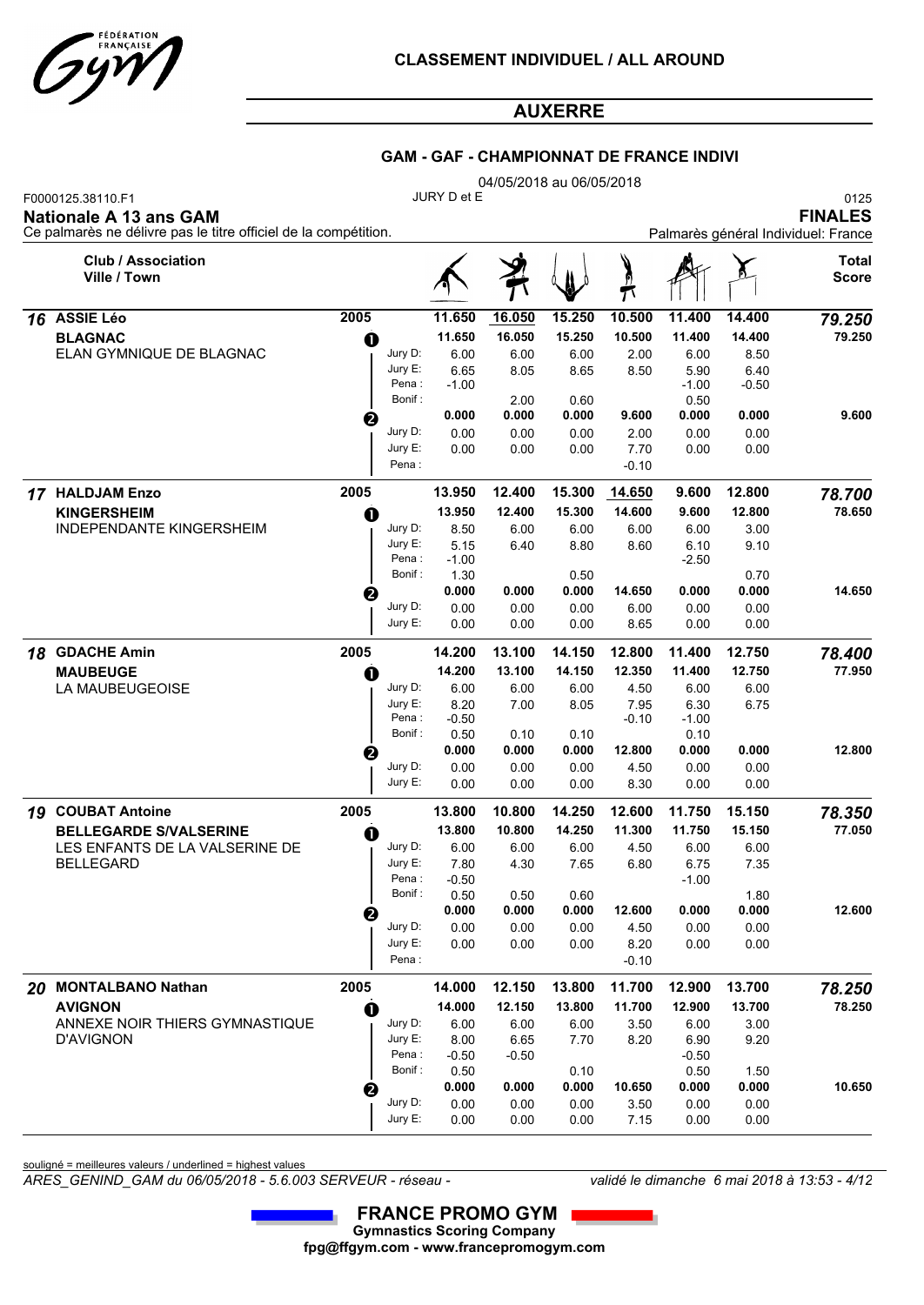

### **GAM - GAF - CHAMPIONNAT DE FRANCE INDIVI**

|    |                                                                                                                |      |                                                    |                 |                 | 04/05/2018 au 06/05/2018 |                 |                 |                 |                       |  |  |  |  |
|----|----------------------------------------------------------------------------------------------------------------|------|----------------------------------------------------|-----------------|-----------------|--------------------------|-----------------|-----------------|-----------------|-----------------------|--|--|--|--|
|    | F0000125.38110.F1<br>Nationale A 13 ans GAM<br>Ce palmarès ne délivre pas le titre officiel de la compétition. |      | JURY D et E<br>Palmarès général Individuel: France |                 |                 |                          |                 |                 |                 |                       |  |  |  |  |
|    | <b>Club / Association</b><br>Ville / Town                                                                      |      |                                                    |                 |                 |                          |                 |                 |                 | Total<br><b>Score</b> |  |  |  |  |
| 21 | <b>LANGLOIS Noé</b>                                                                                            | 2005 |                                                    | 13.850          | 12.550          | 15.150                   | 10.800          | 12.950          | 12.800          | 78.100                |  |  |  |  |
|    | <b>NOISY-LE-GRAND</b>                                                                                          | O    |                                                    | 13.850          | 12.550          | 15.150                   | 9.700           | 12.950          | 12.800          | 77.000                |  |  |  |  |
|    | NOISY LE GRAND GYMNASTIQUE                                                                                     |      | Jury D:                                            | 8.50            | 3.00            | 6.00                     | 3.50            | 6.00            | 3.00            |                       |  |  |  |  |
|    |                                                                                                                |      | Jury E:<br>Pena:                                   | 5.85<br>$-0.50$ | 8.15            | 8.55                     | 6.50<br>$-0.30$ | 7.45<br>$-0.50$ | 8.80            |                       |  |  |  |  |
|    |                                                                                                                |      | Bonif:                                             |                 | 1.40            | 0.60                     |                 |                 | 1.00            |                       |  |  |  |  |
|    |                                                                                                                | ❷    |                                                    | 0.000           | 0.000           | 0.000                    | 10.800          | 0.000           | 0.000           | 10.800                |  |  |  |  |
|    |                                                                                                                |      | Jury D:                                            | 0.00            | 0.00            | 0.00                     | 2.50            | 0.00            | 0.00            |                       |  |  |  |  |
|    |                                                                                                                |      | Jury E:                                            | 0.00            | 0.00            | 0.00                     | 8.30            | 0.00            | 0.00            |                       |  |  |  |  |
|    | 22 MOURA Tiago                                                                                                 | 2005 |                                                    | 13.500          | 12.150          | 13.700                   | 12.200          | 11.700          | 14.800          | 78.050                |  |  |  |  |
|    | <b>REIMS</b>                                                                                                   | O    |                                                    | 13.500          | 12.150          | 13.700                   | 10.700          | 11.700          | 14.800          | 76.550                |  |  |  |  |
|    | ASSOCIATION GYMNIQUE REMOISE                                                                                   |      | Jury D:                                            | 6.00            | 3.00            | 6.00                     | 3.50            | 6.00            | 6.00            |                       |  |  |  |  |
|    |                                                                                                                |      | Jury E:                                            | 8.00            | 8.15            | 7.70                     | 7.20            | 7.20            | 8.20            |                       |  |  |  |  |
|    |                                                                                                                |      | Pena :<br>Bonif:                                   | $-0.50$         | $-0.50$<br>1.50 |                          |                 | $-1.50$         | 0.60            |                       |  |  |  |  |
|    |                                                                                                                | €    |                                                    | 0.000           | 0.000           | 0.000                    | 12.200          | 0.000           | 0.000           | 12.200                |  |  |  |  |
|    |                                                                                                                |      | Jury D:                                            | 0.00            | 0.00            | 0.00                     | 3.50            | 0.00            | 0.00            |                       |  |  |  |  |
|    |                                                                                                                |      | Jury E:                                            | 0.00            | 0.00            | 0.00                     | 8.70            | 0.00            | 0.00            |                       |  |  |  |  |
|    | 23 DE CARVALHO Luca                                                                                            | 2005 |                                                    | 14.050          | 12.800          | 14.950                   | 10.700          | 11.950          | 13.450          | 77.900                |  |  |  |  |
|    | <b>MONTARGIS</b>                                                                                               | O    |                                                    | 14.050          | 12.800          | 14.950                   | 10.700          | 11.950          | 13.450          | 77.900                |  |  |  |  |
|    | <b>CERCLE PASTEUR MONTARGIS</b>                                                                                |      | Jury D:                                            | 6.00            | 3.00            | 6.00                     | 3.50            | 3.00            | 3.00            |                       |  |  |  |  |
|    |                                                                                                                |      | Jury E:                                            | 7.95            | 8.30            | 8.25                     | 7.20            | 8.55            | 8.95            |                       |  |  |  |  |
|    |                                                                                                                |      | Pena:<br>Bonif:                                    | $-0.50$<br>0.60 | 1.50            | 0.70                     |                 | $-0.50$<br>0.90 | 1.50            |                       |  |  |  |  |
|    |                                                                                                                |      |                                                    | 0.000           | 0.000           | 0.000                    | 10.550          | 0.000           | 0.000           | 10.550                |  |  |  |  |
|    |                                                                                                                | €    | Jury D:                                            | 0.00            | 0.00            | 0.00                     | 3.50            | 0.00            | 0.00            |                       |  |  |  |  |
|    |                                                                                                                |      | Jury E:                                            | 0.00            | 0.00            | 0.00                     | 7.15            | 0.00            | 0.00            |                       |  |  |  |  |
|    |                                                                                                                |      | Pena:                                              |                 |                 |                          | $-0.10$         |                 |                 |                       |  |  |  |  |
|    | 24 THEUVENIN Antoine                                                                                           | 2005 |                                                    | 13.300          | 12.350          | 12.600                   | 12.950          | 12.300          | 14.150          | 77.650                |  |  |  |  |
|    | <b>FERNEY VOLTAIRE</b>                                                                                         | O    |                                                    | 13.300          | 12.350          | 12.600                   | 12.950          | 12.300          | 14.150          | 77.650                |  |  |  |  |
|    | <b>AGYM 'PAYS DE GEX</b>                                                                                       |      | Jury D:                                            | 6.00            | 6.00            | 6.00                     | 4.50            | 3.00            | 6.00            |                       |  |  |  |  |
|    |                                                                                                                |      | Jury E:<br>Pena:                                   | 7.80<br>$-1.00$ | 6.25            | 6.60                     | 8.45            | 8.50<br>$-0.50$ | 7.75<br>$-0.50$ |                       |  |  |  |  |
|    |                                                                                                                |      | Bonif :                                            | 0.50            | 0.10            |                          |                 | 1.30            | 0.90            |                       |  |  |  |  |
|    |                                                                                                                | 0    |                                                    | 0.000           | 0.000           | 0.000                    | 11.750          | 0.000           | 0.000           | 11.750                |  |  |  |  |
|    |                                                                                                                |      | Jury D:                                            | 0.00            | 0.00            | 0.00                     | 4.50            | 0.00            | 0.00            |                       |  |  |  |  |
|    |                                                                                                                |      | Jury E:                                            | 0.00            | 0.00            | 0.00                     | 7.55            | 0.00            | 0.00            |                       |  |  |  |  |
|    |                                                                                                                |      | Pena:                                              |                 |                 |                          | $-0.30$         |                 |                 |                       |  |  |  |  |
|    | 25 CRASNIER Tom                                                                                                | 2005 |                                                    | 12.250          | 13.950          | 14.300                   | 13.050          | 9.550           | 14.050          | 77.150                |  |  |  |  |
|    | <b>VERNON</b>                                                                                                  | O    |                                                    | 12.250          | 13.950          | 14.300                   | 12.600          | 9.550           | 14.050          | 76.700                |  |  |  |  |
|    | AVENIR DE VERNON                                                                                               |      | Jury D:                                            | 6.00            | 6.00            | 6.00                     | 5.00            | 6.00            | 6.00            |                       |  |  |  |  |
|    |                                                                                                                |      | Jury E:<br>Pena :                                  | 7.25<br>$-1.50$ | 7.85            | 8.20                     | 7.70<br>$-0.10$ | 4.55<br>$-1.00$ | 7.25            |                       |  |  |  |  |
|    |                                                                                                                |      | Bonif :                                            | 0.50            | 0.10            | 0.10                     |                 |                 | 0.80            |                       |  |  |  |  |
|    |                                                                                                                | 0    |                                                    | 0.000           | 0.000           | 0.000                    | 13.050          | 0.000           | 0.000           | 13.050                |  |  |  |  |
|    |                                                                                                                |      | Jury D:                                            | 0.00            | 0.00            | 0.00                     | 5.00            | 0.00            | 0.00            |                       |  |  |  |  |
|    |                                                                                                                |      | Jury E:                                            | 0.00            | 0.00            | 0.00                     | 8.05            | 0.00            | 0.00            |                       |  |  |  |  |

souligné = meilleures valeurs / underlined = highest values

*ARES\_GENIND\_GAM du 06/05/2018 - 5.6.003 SERVEUR - réseau - validé le dimanche 6 mai 2018 à 13:53 - 5/12*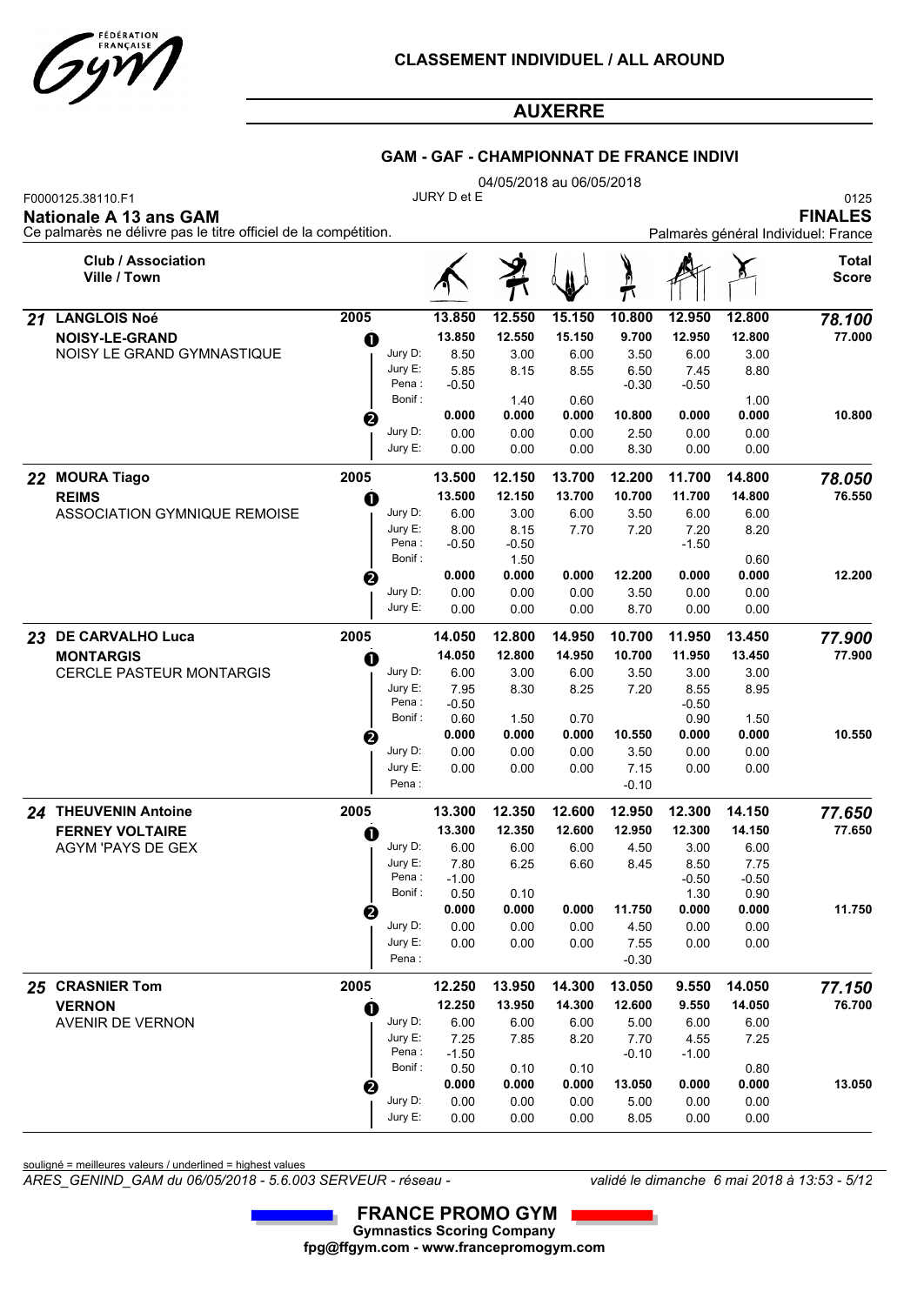

### **GAM - GAF - CHAMPIONNAT DE FRANCE INDIVI**

|    |                                                                                                                |      |                    |                                                               |               | 04/05/2018 au 06/05/2018 |                |                 |               |                       |
|----|----------------------------------------------------------------------------------------------------------------|------|--------------------|---------------------------------------------------------------|---------------|--------------------------|----------------|-----------------|---------------|-----------------------|
|    | F0000125.38110.F1<br>Nationale A 13 ans GAM<br>Ce palmarès ne délivre pas le titre officiel de la compétition. |      | JURY D et E        | 0125<br><b>FINALES</b><br>Palmarès général Individuel: France |               |                          |                |                 |               |                       |
|    | <b>Club / Association</b><br>Ville / Town                                                                      |      |                    |                                                               |               |                          | π              |                 |               | Total<br><b>Score</b> |
| 26 | <b>MATHELIN Oscar</b>                                                                                          | 2005 |                    | 13.150                                                        | 11.200        | 14.400                   | 10.800         | 11.350          | 16.150        | 77.050                |
|    | <b>LYON</b>                                                                                                    | O    |                    | 13.150                                                        | 11.200        | 14.400                   | 10.800         | 11.350          | 16.150        | 77.050                |
|    | <b>GYM LYON METROPOLE</b>                                                                                      |      | Jury D:            | 6.00                                                          | 6.00          | 6.00                     | 2.00           | 6.00            | 6.00          |                       |
|    |                                                                                                                |      | Jury E:<br>Pena :  | 8.25                                                          | 5.70          | 8.40                     | 8.50           | 6.65            | 8.35          |                       |
|    |                                                                                                                |      | Bonif:             | $-1.10$                                                       | -0.50         |                          | 0.30           | $-1.50$<br>0.20 | 1.80          |                       |
|    |                                                                                                                | ❷    |                    | 0.000                                                         | 0.000         | 0.000                    | 10.450         | 0.000           | 0.000         | 10.450                |
|    |                                                                                                                |      | Jury D:            | 0.00                                                          | 0.00          | 0.00                     | 2.00           | 0.00            | 0.00          |                       |
|    |                                                                                                                |      | Jury E:            | 0.00                                                          | 0.00          | 0.00                     | 8.45           | 0.00            | 0.00          |                       |
| 27 | <b>BOSSU Paul</b>                                                                                              | 2005 |                    | 12.650                                                        | 12.150        | 14.500                   | 11.000         | 12.850          | 13.850        | 77.000                |
|    | <b>KINGERSHEIM</b>                                                                                             | a    |                    | 12.650                                                        | 12.150        | 14.500                   | 10.750         | 12.850          | 13.850        | 76.750                |
|    | <b>INDEPENDANTE KINGERSHEIM</b>                                                                                |      | Jury D:            | 6.00                                                          | 6.00          | 6.00                     | 2.00           | 6.00            | 6.00          |                       |
|    |                                                                                                                |      | Jury E:            | 7.15                                                          | 6.15          | 7.90                     | 8.75           | 7.35            | 7.55          |                       |
|    |                                                                                                                |      | Pena:<br>Bonif:    | $-1.00$                                                       |               |                          |                | $-0.50$         | $-0.50$       |                       |
|    |                                                                                                                |      |                    | 0.50<br>0.000                                                 | 0.000         | 0.60<br>0.000            | 11.000         | 0.000           | 0.80<br>0.000 | 11.000                |
|    |                                                                                                                | ❷    | Jury D:            | 0.00                                                          | 0.00          | 0.00                     | 3.50           | 0.00            | 0.00          |                       |
|    |                                                                                                                |      | Jury E:            | 0.00                                                          | 0.00          | 0.00                     | 7.50           | 0.00            | 0.00          |                       |
| 28 | <b>LATORRE Isaac</b>                                                                                           | 2005 |                    | 12.800                                                        | 12.350        | 13.950                   | 10.600         | 12.800          | 13.850        | 76.350                |
|    | <b>MERIGNAC</b>                                                                                                | O    |                    | 12.800                                                        | 12.350        | 13.950                   | 10.150         | 12.800          | 13.850        | 75.900                |
|    | SPORT ATHLETIQUE MERIGNACAIS                                                                                   |      | Jury D:            | 6.00                                                          | 3.00          | 6.00                     | 2.50           | 3.00            | 6.00          |                       |
|    |                                                                                                                |      | Jury E:            | 7.80                                                          | 7.95          | 7.85                     | 7.65           | 9.10            | 8.35          |                       |
|    |                                                                                                                |      | Pena:              | $-1.00$                                                       |               |                          |                | $-0.50$         | $-0.50$       |                       |
|    |                                                                                                                |      | Bonif:             |                                                               | 1.40          | 0.10                     |                | 1.20            |               |                       |
|    |                                                                                                                | ❷    | Jury D:            | 0.000<br>0.00                                                 | 0.000<br>0.00 | 0.000<br>0.00            | 10.600<br>2.00 | 0.000<br>0.00   | 0.000<br>0.00 | 10.600                |
|    |                                                                                                                |      | Jury E:            | 0.00                                                          | 0.00          | 0.00                     | 8.60           | 0.00            | 0.00          |                       |
| 29 | <b>LORENZON Matteo</b>                                                                                         | 2005 |                    | 13.000                                                        | 12.300        | 14.000                   | 13.450         | 9.800           | 13.700        | 76.250                |
|    | <b>MERIGNAC</b>                                                                                                | O    |                    | 13.000                                                        | 12.300        | 14.000                   | 10.600         | 9.800           | 13.700        | 73.400                |
|    | SPORT ATHLETIQUE MERIGNACAIS                                                                                   |      | Jury D:            | 6.00                                                          | 3.00          | 6.00                     | 3.50           | 6.00            | 6.00          |                       |
|    |                                                                                                                |      | Jury E:            | 8.00                                                          | 8.00          | 8.00                     | 7.10           | 4.80            | 8.20          |                       |
|    |                                                                                                                |      | Pena :             | $-1.50$                                                       |               |                          |                | $-1.00$         | $-0.50$       |                       |
|    |                                                                                                                |      | Bonif :            | 0.50<br>0.000                                                 | 1.30<br>0.000 | 0.000                    | 13.450         | 0.000           | 0.000         | 13.450                |
|    |                                                                                                                | 0    | Jury D:            | 0.00                                                          | 0.00          | 0.00                     | 4.50           | 0.00            | 0.00          |                       |
|    |                                                                                                                |      | Jury E:            | 0.00                                                          | 0.00          | 0.00                     | 8.65           | 0.00            | 0.00          |                       |
|    |                                                                                                                |      | Bonif :            |                                                               |               |                          | 0.30           |                 |               |                       |
|    | 29 PATON Timothé                                                                                               | 2005 |                    | 13.000                                                        | 12.400        | 13.150                   | 12.050         | 12.700          | 12.950        | 76.250                |
|    | <b>CLAMART</b>                                                                                                 |      |                    | 13.000                                                        | 12.400        | 13.150                   | 12.050         | 12.700          | 12.950        | 76.250                |
|    | CLAMART GYM. 92                                                                                                | O    | Jury D:            | 6.00                                                          | 3.00          | 6.00                     | 3.50           | 6.00            | 6.00          |                       |
|    |                                                                                                                |      | Jury E:            | 7.50                                                          | 8.00          | 6.65                     | 8.55           | 7.20            | 7.95          |                       |
|    |                                                                                                                |      | Pena :             | $-1.00$                                                       |               |                          |                | $-0.50$         | $-1.00$       |                       |
|    |                                                                                                                |      | Bonif:             | 0.50                                                          | 1.40          | 0.50                     |                |                 |               |                       |
|    |                                                                                                                | 2    |                    | 0.000                                                         | 0.000         | 0.000                    | 10.950         | 0.000           | 0.000         | 10.950                |
|    |                                                                                                                |      | Jury D:<br>Jury E: | 0.00<br>0.00                                                  | 0.00<br>0.00  | 0.00<br>0.00             | 3.50<br>7.55   | 0.00<br>0.00    | 0.00<br>0.00  |                       |
|    |                                                                                                                |      | Pena :             |                                                               |               |                          | $-0.10$        |                 |               |                       |
|    |                                                                                                                |      |                    |                                                               |               |                          |                |                 |               |                       |

souligné = meilleures valeurs / underlined = highest values

*ARES\_GENIND\_GAM du 06/05/2018 - 5.6.003 SERVEUR - réseau - validé le dimanche 6 mai 2018 à 13:53 - 6/12*

 **FRANCE PROMO GYM**I **Gymnastics Scoring Company fpg@ffgym.com - www.francepromogym.com**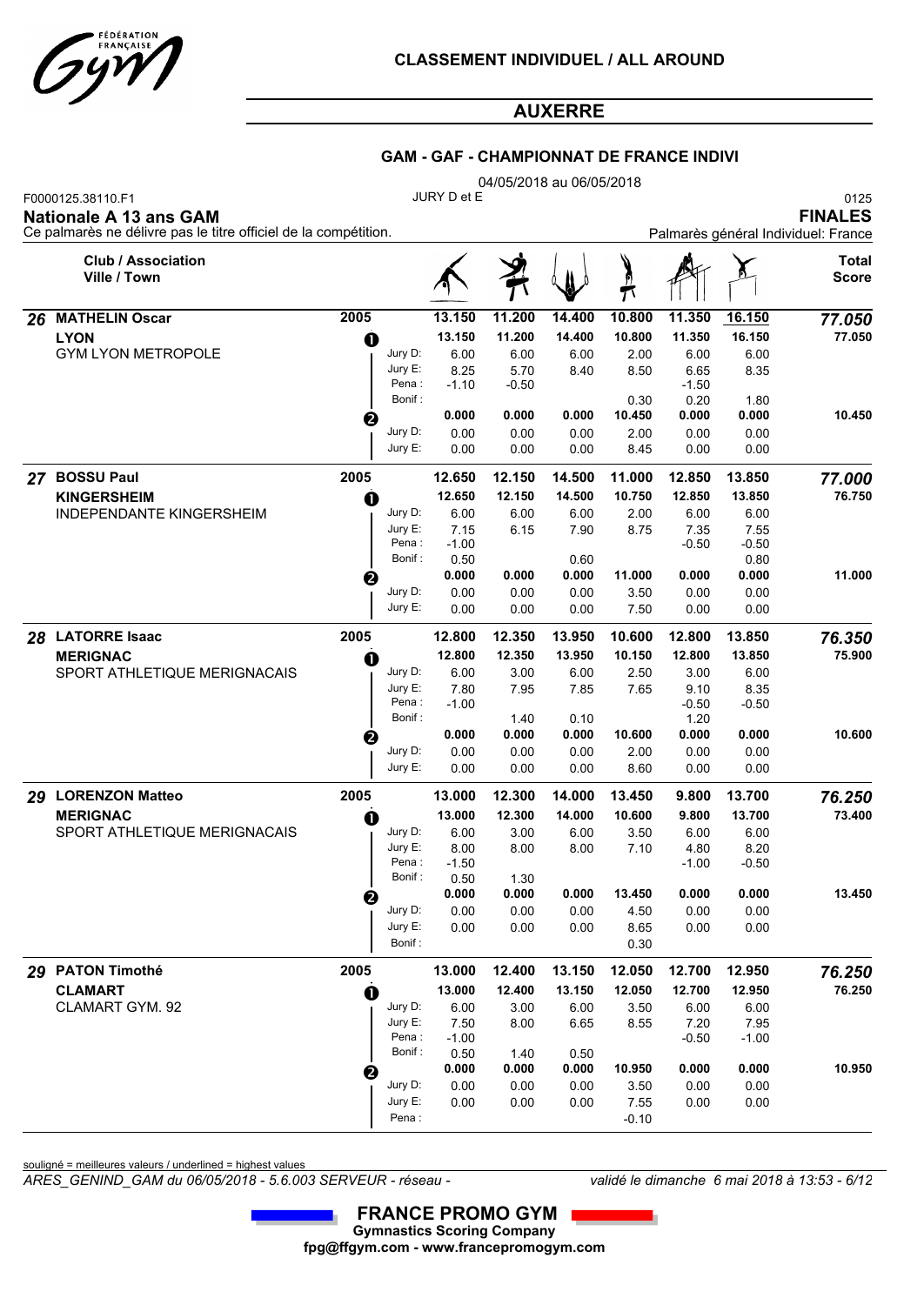

### **GAM - GAF - CHAMPIONNAT DE FRANCE INDIVI**

|    |                                                                                                                       |             |                   |                 |        | 04/05/2018 au 06/05/2018 |                 |                 |        |                                                               |
|----|-----------------------------------------------------------------------------------------------------------------------|-------------|-------------------|-----------------|--------|--------------------------|-----------------|-----------------|--------|---------------------------------------------------------------|
|    | F0000125.38110.F1<br><b>Nationale A 13 ans GAM</b><br>Ce palmarès ne délivre pas le titre officiel de la compétition. |             |                   | JURY D et E     |        |                          |                 |                 |        | 0125<br><b>FINALES</b><br>Palmarès général Individuel: France |
|    | <b>Club / Association</b><br>Ville / Town                                                                             |             |                   |                 | 9      |                          | $\mathcal{T}$   |                 |        | Total<br><b>Score</b>                                         |
| 31 | <b>LEDUC Enzo</b>                                                                                                     | 2005        |                   | 12.550          | 12.700 | 14.550                   | 11.750          | 10.400          | 13.250 | 75.200                                                        |
|    | <b>COGNAC</b>                                                                                                         | $\bf o$     |                   | 12.550          | 12.700 | 14.550                   | 10.600          | 10.400          | 13.250 | 74.050                                                        |
|    | LA COGNACAISE                                                                                                         |             | Jury D:           | 3.00            | 3.00   | 6.00                     | 3.50            | 3.00            | 3.00   |                                                               |
|    |                                                                                                                       |             | Jury E:<br>Pena:  | 8.25            | 8.20   | 8.55                     | 7.40            | 7.00            | 8.85   |                                                               |
|    |                                                                                                                       |             | Bonif:            | 1.30            | 1.50   |                          | -0.30           | $-0.50$<br>0.90 | 1.40   |                                                               |
|    |                                                                                                                       | €           |                   | 0.000           | 0.000  | 0.000                    | 11.750          | 0.000           | 0.000  | 11.750                                                        |
|    |                                                                                                                       |             | Jury D:           | 0.00            | 0.00   | 0.00                     | 3.50            | 0.00            | 0.00   |                                                               |
|    |                                                                                                                       |             | Jury E:           | 0.00            | 0.00   | 0.00                     | 8.25            | 0.00            | 0.00   |                                                               |
| 32 | <b>MINN Hugo</b>                                                                                                      | 2005        |                   | 12.650          | 12.950 | 13.750                   | 11.550          | 10.800          | 11.950 | 73.650                                                        |
|    | <b>LYON</b>                                                                                                           | O           |                   | 12.650          | 12.950 | 13.750                   | 11.550          | 10.800          | 11.950 | 73.650                                                        |
|    | <b>GYM LYON METROPOLE</b>                                                                                             |             | Jury D:           | 6.00            | 3.00   | 6.00                     | 3.50            | 3.00            | 3.00   |                                                               |
|    |                                                                                                                       |             | Jury E:<br>Pena : | 7.65            | 8.45   | 7.15                     | 8.05            | 7.50            | 8.05   |                                                               |
|    |                                                                                                                       |             | Bonif:            | $-1.00$         | 1.50   | 0.60                     |                 | $-0.50$<br>0.80 | 0.90   |                                                               |
|    |                                                                                                                       | ❷           |                   | 0.000           | 0.000  | 0.000                    | 10.650          | 0.000           | 0.000  | 10.650                                                        |
|    |                                                                                                                       |             | Jury D:           | 0.00            | 0.00   | 0.00                     | 3.50            | 0.00            | 0.00   |                                                               |
|    |                                                                                                                       |             | Jury E:           | 0.00            | 0.00   | 0.00                     | 7.25            | 0.00            | 0.00   |                                                               |
|    |                                                                                                                       |             | Pena :            |                 |        |                          | -0.10           |                 |        |                                                               |
|    | 33 LAVOCAT Jocelyn                                                                                                    | 2005        |                   | 13.150          | 11.700 | 13.500                   | 12.050          | 10.400          | 12.200 | 73.000                                                        |
|    | <b>MONTCEAU-LES-MINES</b>                                                                                             | O           |                   | 13.150          | 11.700 | 13.500                   | 12.050          | 10.400          | 12.200 | 73.000                                                        |
|    | ALLIANCE ELAN GYMNIQUE MONTCEAU                                                                                       |             | Jury D:           | 6.00            | 3.00   | 6.00                     | 3.50            | 6.00            | 3.00   |                                                               |
|    | <b>MONTCELL</b>                                                                                                       |             | Jury E:<br>Pena:  | 7.65<br>$-1.00$ | 7.40   | 7.50                     | 8.65<br>$-0.10$ | 5.80<br>$-1.50$ | 8.30   |                                                               |
|    |                                                                                                                       |             | Bonif:            | 0.50            | 1.30   |                          |                 | 0.10            | 0.90   |                                                               |
|    |                                                                                                                       | 2           |                   | 0.000           | 0.000  | 0.000                    | 11.800          | 0.000           | 0.000  | 11.800                                                        |
|    |                                                                                                                       |             | Jury D:           | 0.00            | 0.00   | 0.00                     | 3.50            | 0.00            | 0.00   |                                                               |
|    |                                                                                                                       |             | Jury E:           | 0.00            | 0.00   | 0.00                     | 8.60            | 0.00            | 0.00   |                                                               |
|    |                                                                                                                       |             | Pena:             |                 |        |                          | $-0.30$         |                 |        |                                                               |
| 34 | <b>ISINGRINI Ivann</b>                                                                                                | 2005        |                   | 12.300          | 12.100 | 13.200                   | 10.700          | 11.150          | 13.150 | 72.600                                                        |
|    | <b>COURCOURONNES</b>                                                                                                  | O           |                   | 12.300          | 12.100 | 13.200                   | 10.450          | 11.150          | 13.150 | 72.350                                                        |
|    | CLUB OMNISPORTS DE COURCOURONNES                                                                                      |             | Jury D:           | 3.00            | 3.00   | 6.00                     | 2.00            | 3.00            | 3.00   |                                                               |
|    | <b>GYM AUX</b>                                                                                                        |             | Jury E:<br>Pena:  | 8.50            | 7.80   | 8.10<br>$-1.00$          | 8.45            | 7.75<br>$-1.00$ | 9.25   |                                                               |
|    |                                                                                                                       |             | Bonif:            | 0.80            | 1.30   | 0.10                     |                 | 1.40            | 0.90   |                                                               |
|    |                                                                                                                       | ❷           |                   | 0.000           | 0.000  | 0.000                    | 10.700          | 0.000           | 0.000  | 10.700                                                        |
|    |                                                                                                                       |             | Jury D:           | 0.00            | 0.00   | 0.00                     | 2.00            | 0.00            | 0.00   |                                                               |
|    |                                                                                                                       |             | Jury E:           | 0.00            | 0.00   | 0.00                     | 8.70            | 0.00            | 0.00   |                                                               |
|    | 35 JEAN HENRY Daniel                                                                                                  | 2005        |                   | 12.750          | 11.150 | 13.550                   | 10.900          | 11.350          | 12.800 | 72.500                                                        |
|    | <b>AMBLAINVILLE</b>                                                                                                   | $\mathbf 0$ |                   | 12.750          | 11.150 | 13.550                   | 10.900          | 11.350          | 12.800 | 72.500                                                        |
|    | DEFENSE AMBLAINVILLE                                                                                                  |             | Jury D:           | 3.00            | 3.00   | 6.00                     | 2.00            | 3.00            | 3.00   |                                                               |
|    |                                                                                                                       |             | Jury E:<br>Pena:  | 8.45            | 7.65   | 7.55                     | 8.60            | 8.55            | 8.40   |                                                               |
|    |                                                                                                                       |             | Bonif:            | 1.30            | 0.50   |                          | 0.30            | $-1.00$<br>0.80 | 1.40   |                                                               |
|    |                                                                                                                       | ❷           |                   | 0.000           | 0.000  | 0.000                    | 10.350          | 0.000           | 0.000  | 10.350                                                        |
|    |                                                                                                                       |             | Jury D:           | 0.00            | 0.00   | 0.00                     | 2.00            | 0.00            | 0.00   |                                                               |
|    |                                                                                                                       |             | Jury E:           | 0.00            | 0.00   | 0.00                     | 8.35            | 0.00            | 0.00   |                                                               |

souligné = meilleures valeurs / underlined = highest values

*ARES\_GENIND\_GAM du 06/05/2018 - 5.6.003 SERVEUR - réseau - validé le dimanche 6 mai 2018 à 13:53 - 7/12*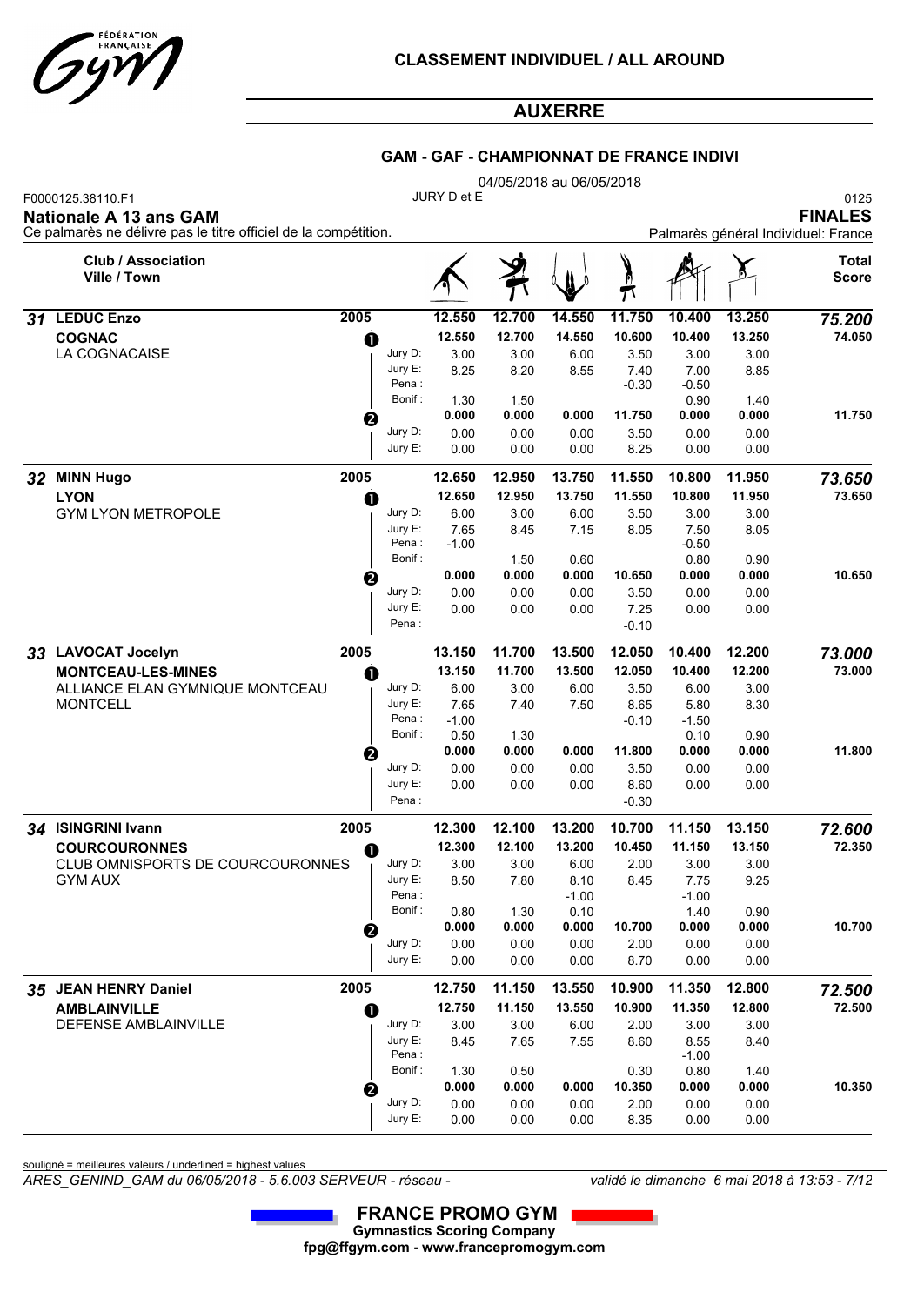

### **GAM - GAF - CHAMPIONNAT DE FRANCE INDIVI**

|    |                                                                                                                       |          | 04/05/2018 au 06/05/2018 |                 |               |               |                |               |                 |                                                               |  |  |  |
|----|-----------------------------------------------------------------------------------------------------------------------|----------|--------------------------|-----------------|---------------|---------------|----------------|---------------|-----------------|---------------------------------------------------------------|--|--|--|
|    | F0000125.38110.F1<br><b>Nationale A 13 ans GAM</b><br>Ce palmarès ne délivre pas le titre officiel de la compétition. |          |                          | JURY D et E     |               |               |                |               |                 | 0125<br><b>FINALES</b><br>Palmarès général Individuel: France |  |  |  |
|    | <b>Club / Association</b><br>Ville / Town                                                                             |          |                          |                 |               |               |                |               |                 | Total<br><b>Score</b>                                         |  |  |  |
|    | 36 DE OLIVEIRA Aymeric                                                                                                | 2005     |                          | 12.400          | 10.900        | 11.550        | 11.750         | 10.100        | 15.550          | 72.250                                                        |  |  |  |
|    | <b>CHAMPIGNY</b>                                                                                                      | O        |                          | 12.400          | 10.900        | 11.550        | 11.750         | 10.100        | 15.550          | 72.250                                                        |  |  |  |
|    | RED STAR CLUB CHAMPIGNY SECTION                                                                                       |          | Jury D:                  | 8.50            | 3.00          | 6.00          | 3.50           | 6.00          | 6.00            |                                                               |  |  |  |
|    | <b>GYMNASTI</b>                                                                                                       |          | Jury E:                  | 6.40            | 6.60          | 6.05          | 8.35           | 5.60          | 8.25            |                                                               |  |  |  |
|    |                                                                                                                       |          | Pena:                    | $-2.50$         |               | $-0.50$       | $-0.10$        | $-1.50$       |                 |                                                               |  |  |  |
|    |                                                                                                                       |          | Bonif:                   | 0.000           | 1.30<br>0.000 | 0.000         | 11.600         | 0.000         | 1.30<br>0.000   | 11.600                                                        |  |  |  |
|    |                                                                                                                       | ❷        | Jury D:                  | 0.00            | 0.00          | 0.00          | 3.50           | 0.00          | 0.00            |                                                               |  |  |  |
|    |                                                                                                                       |          | Jury E:                  | 0.00            | 0.00          | 0.00          | 8.10           | 0.00          | 0.00            |                                                               |  |  |  |
|    |                                                                                                                       |          |                          |                 |               |               |                |               |                 |                                                               |  |  |  |
| 36 | <b>MOUCHEL Corantin</b>                                                                                               | 2005     |                          | 12.050          | 11.350        | 14.150        | 11.900         | 10.800        | 12.000          | 72.250                                                        |  |  |  |
|    | <b>CHERBOURG OCTEVILLE</b>                                                                                            | O        |                          | 12.050          | 11.350        | 14.150        | 11.900         | 10.800        | 12.000          | 72.250                                                        |  |  |  |
|    | <b>CLUB GYMNIQUE CHERBOURGEOIS</b>                                                                                    |          | Jury D:<br>Jury E:       | 3.00            | 3.00          | 6.00          | 3.50           | 3.00          | 6.00            |                                                               |  |  |  |
|    |                                                                                                                       |          | Pena:                    | 8.25<br>$-0.50$ | 6.95          | 8.05          | 8.40           | 6.90          | 7.00<br>$-1.00$ |                                                               |  |  |  |
|    |                                                                                                                       |          | Bonif:                   | 1.30            | 1.40          | 0.10          |                | 0.90          |                 |                                                               |  |  |  |
|    |                                                                                                                       | ❷        |                          | 0.000           | 0.000         | 0.000         | 11.300         | 0.000         | 0.000           | 11.300                                                        |  |  |  |
|    |                                                                                                                       |          | Jury D:                  | 0.00            | 0.00          | 0.00          | 3.50           | 0.00          | 0.00            |                                                               |  |  |  |
|    |                                                                                                                       |          | Jury E:                  | 0.00            | 0.00          | 0.00          | 7.90           | 0.00          | 0.00            |                                                               |  |  |  |
|    |                                                                                                                       |          | Pena:                    |                 |               |               | $-0.10$        |               |                 |                                                               |  |  |  |
|    | 38 MARQUILLY Romain                                                                                                   | 2005     |                          | 13.000          | 9.350         | 12.450        | 13.800         | 10.250        | 13.100          | 71.950                                                        |  |  |  |
|    | <b>ARQUES</b>                                                                                                         | O        |                          | 13.000          | 9.350         | 12.450        | 13.800         | 10.250        | 13.100          | 71.950                                                        |  |  |  |
|    | ASSOCIATION MUNICIPALE GYMNIQUE                                                                                       |          | Jury D:                  | 6.00            | 6.00          | 6.00          | 5.00           | 6.00          | 6.00            |                                                               |  |  |  |
|    | <b>ARQUES</b>                                                                                                         |          | Jury E:                  | 7.00            | 3.35          | 6.95          | 8.80           | 6.25          | 6.70            |                                                               |  |  |  |
|    |                                                                                                                       |          | Pena :<br>Bonif:         | $-0.50$<br>0.50 |               | $-0.50$       |                | $-2.00$       | $-0.50$<br>0.90 |                                                               |  |  |  |
|    |                                                                                                                       | ❷        |                          | 0.000           | 0.000         | 0.000         | 13.150         | 0.000         | 0.000           | 13.150                                                        |  |  |  |
|    |                                                                                                                       |          | Jury D:                  | 0.00            | 0.00          | 0.00          | 5.00           | 0.00          | 0.00            |                                                               |  |  |  |
|    |                                                                                                                       |          | Jury E:                  | 0.00            | 0.00          | 0.00          | 8.15           | 0.00          | 0.00            |                                                               |  |  |  |
| 39 | <b>SONZA Flavien</b>                                                                                                  | 2005     |                          | 13.700          | 11.900        | 13.050        | 12.200         | 8.700         | 12.350          | 71.900                                                        |  |  |  |
|    | <b>AIX EN PROVENCE</b>                                                                                                |          |                          | 13.700          | 11.900        | 13.050        | 12.200         | 8.700         | 12.350          | 71.900                                                        |  |  |  |
|    | <b>GYMNASTIQUE DU PAYS D'AIX EN PROVENCET</b>                                                                         | O        | Jury D:                  | 6.00            | 3.00          | 6.00          | 4.50           | 3.00          | 3.00            |                                                               |  |  |  |
|    |                                                                                                                       |          | Jury E:                  | 8.20            | 7.60          | 7.45          | 7.70           | 6.60          | 8.45            |                                                               |  |  |  |
|    |                                                                                                                       |          | Pena:                    | $-0.50$         |               | $-0.50$       |                | $-1.00$       |                 |                                                               |  |  |  |
|    |                                                                                                                       |          | Bonif:                   |                 | 1.30          | 0.10          |                | 0.10          | 0.90            |                                                               |  |  |  |
|    |                                                                                                                       | ❷        | Jury D:                  | 0.000<br>0.00   | 0.000<br>0.00 | 0.000<br>0.00 | 11.900<br>4.50 | 0.000<br>0.00 | 0.000<br>0.00   | 11.900                                                        |  |  |  |
|    |                                                                                                                       |          | Jury E:                  | 0.00            | 0.00          | 0.00          | 7.40           | 0.00          | 0.00            |                                                               |  |  |  |
|    |                                                                                                                       |          |                          |                 |               |               |                |               |                 |                                                               |  |  |  |
|    | 40 MAURICE Michel                                                                                                     | 2005     |                          | 11.300          | 10.500        | 13.600        | 12.350         | 10.250        | 13.800          | 71.800                                                        |  |  |  |
|    | <b>SAINT QUENTIN</b>                                                                                                  | $\bf{0}$ |                          | 11.300          | 10.500        | 13.600        | 11.750         | 10.250        | 13.800          | 71.200                                                        |  |  |  |
|    | SAINT QUENTIN GYMNASTIQUE                                                                                             |          | Jury D:<br>Jury E:       | 6.00<br>6.80    | 6.00<br>4.50  | 6.00<br>7.10  | 4.50<br>7.25   | 6.00<br>5.75  | 6.00<br>7.00    |                                                               |  |  |  |
|    |                                                                                                                       |          | Pena :                   | $-1.50$         | $-0.50$       |               |                | $-1.50$       | $-0.50$         |                                                               |  |  |  |
|    |                                                                                                                       |          | Bonif:                   |                 | 0.50          | 0.50          |                |               | 1.30            |                                                               |  |  |  |
|    |                                                                                                                       | ❷        |                          | 0.000           | 0.000         | 0.000         | 12.350         | 0.000         | 0.000           | 12.350                                                        |  |  |  |
|    |                                                                                                                       |          | Jury D:                  | 0.00            | 0.00          | 0.00          | 4.50           | 0.00          | 0.00            |                                                               |  |  |  |
|    |                                                                                                                       |          | Jury E:                  | 0.00            | 0.00          | 0.00          | 8.15           | 0.00          | 0.00            |                                                               |  |  |  |
|    |                                                                                                                       |          | Pena:                    |                 |               |               | $-0.30$        |               |                 |                                                               |  |  |  |

souligné = meilleures valeurs / underlined = highest values

*ARES\_GENIND\_GAM du 06/05/2018 - 5.6.003 SERVEUR - réseau - validé le dimanche 6 mai 2018 à 13:53 - 8/12*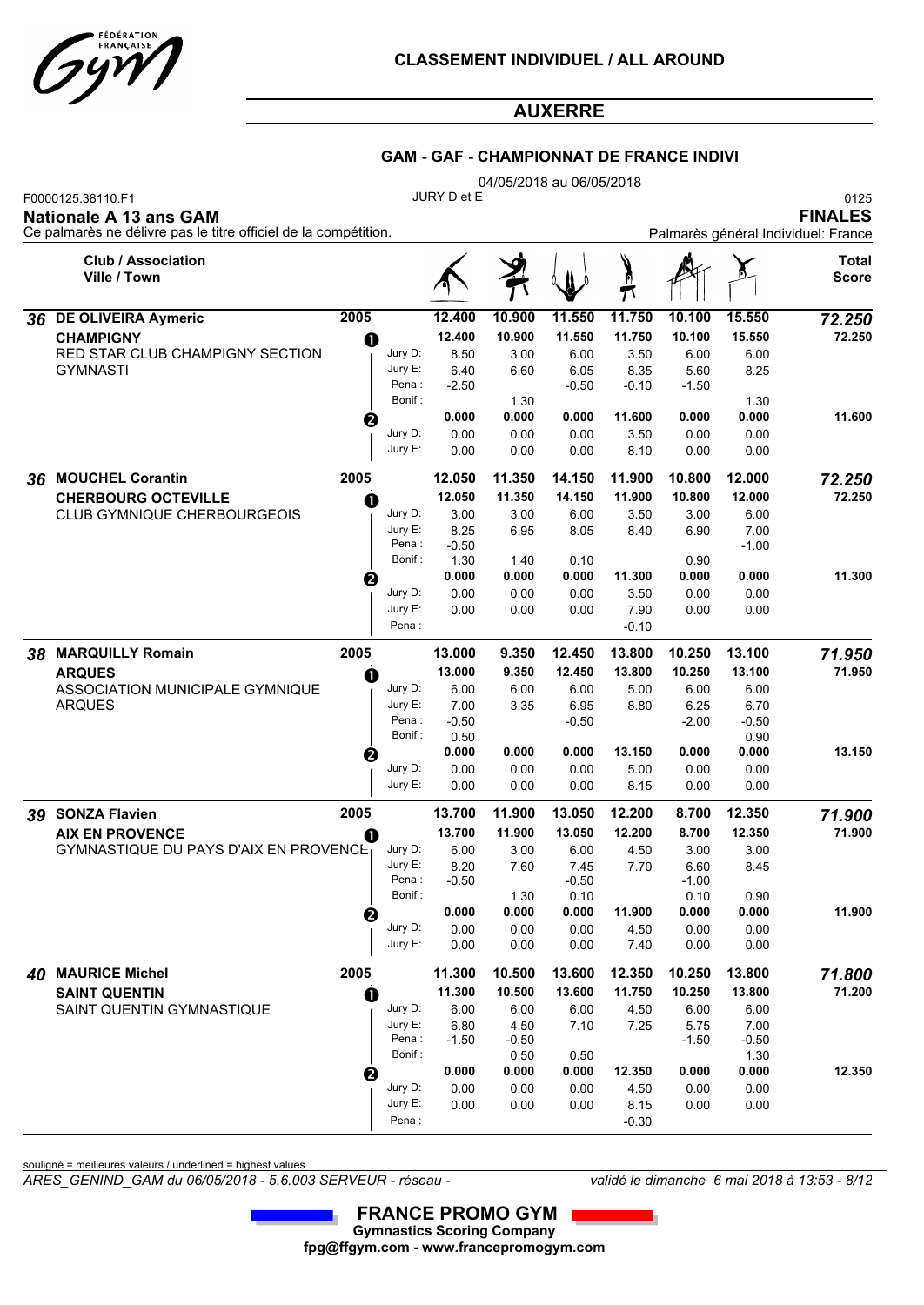

|    |                                                                                                                       | <b>GAM - GAF - CHAMPIONNAT DE FRANCE INDIVI</b><br>04/05/2018 au 06/05/2018 |                                                    |                 |                 |                 |         |                 |                 |                       |  |  |  |
|----|-----------------------------------------------------------------------------------------------------------------------|-----------------------------------------------------------------------------|----------------------------------------------------|-----------------|-----------------|-----------------|---------|-----------------|-----------------|-----------------------|--|--|--|
|    | F0000125.38110.F1<br><b>Nationale A 13 ans GAM</b><br>Ce palmarès ne délivre pas le titre officiel de la compétition. |                                                                             | JURY D et E<br>Palmarès général Individuel: France |                 |                 |                 |         |                 |                 |                       |  |  |  |
|    | <b>Club / Association</b><br>Ville / Town                                                                             |                                                                             |                                                    |                 |                 |                 | þ       |                 |                 | Total<br><b>Score</b> |  |  |  |
| 41 | <b>SABUCO Thomas</b>                                                                                                  | 2005                                                                        |                                                    | 12.400          | 10.950          | 12.150          | 11.900  | 11.650          | 12.550          | 71.600                |  |  |  |
|    | <b>ANDRESY</b>                                                                                                        | $\mathbf 0$                                                                 |                                                    | 12.400          | 10.950          | 12.150          | 10.800  | 11.650          | 12.550          | 70.500                |  |  |  |
|    | <b>GYMNASTIQUE CLUB D'ANDRESY</b>                                                                                     |                                                                             | Jury D:                                            | 6.00            | 3.00            | 3.00            | 3.50    | 3.00            | 3.00            |                       |  |  |  |
|    |                                                                                                                       |                                                                             | Jury E:                                            | 6.90            | 6.55            | 8.35            | 7.30    | 8.05            | 8.55            |                       |  |  |  |
|    |                                                                                                                       |                                                                             | Pena:<br>Bonif:                                    | $-1.00$<br>0.50 | 1.40            | $-0.50$<br>1.30 |         | 0.60            | 1.00            |                       |  |  |  |
|    |                                                                                                                       | ❷                                                                           |                                                    | 0.000           | 0.000           | 0.000           | 11.900  | 0.000           | 0.000           | 11.900                |  |  |  |
|    |                                                                                                                       |                                                                             | Jury D:                                            | 0.00            | 0.00            | 0.00            | 3.50    | 0.00            | 0.00            |                       |  |  |  |
|    |                                                                                                                       |                                                                             | Jury E:                                            | 0.00            | 0.00            | 0.00            | 8.40    | 0.00            | 0.00            |                       |  |  |  |
| 42 | <b>COTTY Augustin</b>                                                                                                 | 2005                                                                        |                                                    | 10.350          | 12.900          | 12.700          | 10.900  | 11.800          | 12.000          | 70.650                |  |  |  |
|    | <b>CHALON/SAONE</b>                                                                                                   | $\bf{0}$                                                                    |                                                    | 10.350          | 12.900          | 12.700          | 10.900  | 11.800          | 12.000          | 70.650                |  |  |  |
|    | UNION GYMNIQUE CHALON                                                                                                 |                                                                             | Jury D:                                            | 3.00            | 3.00            | 6.00            | 2.00    | 3.00            | 3.00            |                       |  |  |  |
|    |                                                                                                                       |                                                                             | Jury E:                                            | 7.05            | 8.50            | 7.10            | 8.90    | 9.10            | 8.10            |                       |  |  |  |
|    |                                                                                                                       |                                                                             | Pena:                                              | $-0.50$         |                 | $-0.50$         |         | $-0.50$         |                 |                       |  |  |  |
|    |                                                                                                                       |                                                                             | Bonif:                                             | 0.80            | 1.40            | 0.10            |         | 0.20            | 0.90            |                       |  |  |  |
|    |                                                                                                                       | ❷                                                                           |                                                    | 0.000           | 0.000           | 0.000           | 10.750  | 0.000           | 0.000           | 10.750                |  |  |  |
|    |                                                                                                                       |                                                                             | Jury D:<br>Jury E:                                 | 0.00            | 0.00            | 0.00            | 2.00    | 0.00            | 0.00            |                       |  |  |  |
|    |                                                                                                                       |                                                                             |                                                    | 0.00            | 0.00            | 0.00            | 8.75    | 0.00            | 0.00            |                       |  |  |  |
|    | 43 COLLOMB Nils                                                                                                       | 2005                                                                        |                                                    | 11.400          | 11.500          | 12.550          | 11.300  | 10.500          | 13.200          | 70.450                |  |  |  |
|    | <b>NEUVILLE S/SAONE</b>                                                                                               | O                                                                           |                                                    | 11.400          | 11.500          | 12.550          | 11.300  | 10.500          | 13.200          | 70.450                |  |  |  |
|    | <b>NEUVILLE GYM</b>                                                                                                   |                                                                             | Jury D:                                            | 3.00            | 3.00            | 6.00            | 2.50    | 3.00            | 3.00            |                       |  |  |  |
|    |                                                                                                                       |                                                                             | Jury E:<br>Pena:                                   | 7.60<br>$-0.50$ | 7.20            | 7.45<br>$-1.00$ | 8.80    | 7.60<br>$-1.00$ | 9.20            |                       |  |  |  |
|    |                                                                                                                       |                                                                             | Bonif:                                             | 1.30            | 1.30            | 0.10            |         | 0.90            | 1.00            |                       |  |  |  |
|    |                                                                                                                       | ❷                                                                           |                                                    | 0.000           | 0.000           | 0.000           | 9.750   | 0.000           | 0.000           | 9.750                 |  |  |  |
|    |                                                                                                                       |                                                                             | Jury D:                                            | 0.00            | 0.00            | 0.00            | 2.50    | 0.00            | 0.00            |                       |  |  |  |
|    |                                                                                                                       |                                                                             | Jury E:                                            | 0.00            | 0.00            | 0.00            | 7.25    | 0.00            | 0.00            |                       |  |  |  |
|    | 44 SANTOS DA SILVA Enzo                                                                                               | 2005                                                                        |                                                    | 13.000          | 10.700          | 12.450          | 11.650  | 8.300           | 14.050          | 70.150                |  |  |  |
|    | <b>AULNAY SOUS BOIS</b>                                                                                               | $\bf{0}$                                                                    |                                                    | 13.000          | 10.700          | 12.450          | 11.650  | 8.300           | 14.050          | 70.150                |  |  |  |
|    | LES AMIS GYMNASTES D'AULNAY /BOIS                                                                                     |                                                                             | Jury D:                                            | 6.00            | 6.00            | 6.00            | 3.50    | 6.00            | 6.00            |                       |  |  |  |
|    |                                                                                                                       |                                                                             | Jury E:                                            | 7.50            | 5.20            | 6.95            | 8.15    | 3.80            | 7.75            |                       |  |  |  |
|    |                                                                                                                       |                                                                             | Pena :<br>Bonif:                                   | $-1.00$<br>0.50 | $-1.00$<br>0.50 | $-0.50$         |         | $-1.50$         | $-0.50$<br>0.80 |                       |  |  |  |
|    |                                                                                                                       |                                                                             |                                                    | 0.000           | 0.000           | 0.000           | 11.200  | 0.000           | 0.000           | 11.200                |  |  |  |
|    |                                                                                                                       |                                                                             | Jury D:                                            | 0.00            | 0.00            | 0.00            | 3.50    | 0.00            | 0.00            |                       |  |  |  |
|    |                                                                                                                       |                                                                             | Jury E:                                            | 0.00            | 0.00            | 0.00            | 7.80    | 0.00            | 0.00            |                       |  |  |  |
|    |                                                                                                                       |                                                                             | Pena:                                              |                 |                 |                 | $-0.10$ |                 |                 |                       |  |  |  |
|    |                                                                                                                       |                                                                             |                                                    |                 |                 |                 |         |                 |                 |                       |  |  |  |

 *45* **VOCANSON Nils 2005 11.700 11.950 13.900 11.750 7.750 13.050** *70.100* GYM'DANS' FRANCHEVILLE **FRANCHEVILLE** Jury D: Jury E:<br>Pena :  **11.700 11.950 13.900 11.150 7.750 13.050** 3.00 7.40 7.55 7.90 3.00 7.55 6.00 2.00 3.00 7.90 9.15 6.15 3.00 8.65  $\bullet$  11.700 11.950 13.900 11.150 7.750 13.050 69.500 Pena :  $-1.50$ Bonif : 1.30 1.40 0.10 1.40  **0.000 0.000 0.000 11.750 0.000 0.000** 0.00 0.00 0.00 0.00 0.00 0.00 9.45 0.00 2.00 0.00 0.00 9.45 0.00 0.00 0.00 Jury D: Jury E:  **11.750** Bonif : 0.30

souligné = meilleures valeurs / underlined = highest values

*ARES\_GENIND\_GAM du 06/05/2018 - 5.6.003 SERVEUR - réseau - validé le dimanche 6 mai 2018 à 13:53 - 9/12*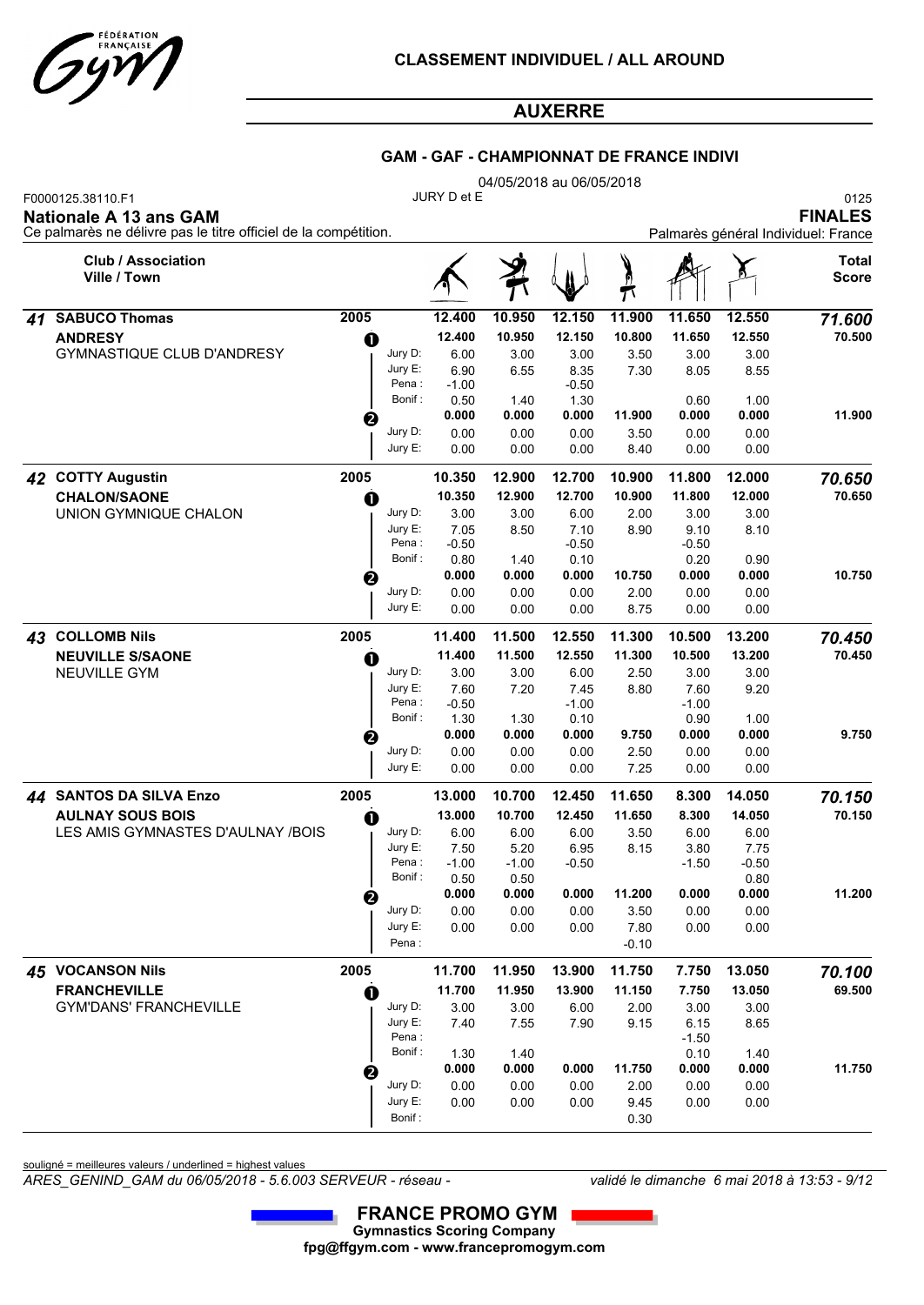

### **GAM - GAF - CHAMPIONNAT DE FRANCE INDIVI**

|    |                                                                                                                |             |                   |                 |                 | 04/05/2018 au 06/05/2018 |         |                 |                                                               |                       |  |  |
|----|----------------------------------------------------------------------------------------------------------------|-------------|-------------------|-----------------|-----------------|--------------------------|---------|-----------------|---------------------------------------------------------------|-----------------------|--|--|
|    | F0000125.38110.F1<br>Nationale A 13 ans GAM<br>Ce palmarès ne délivre pas le titre officiel de la compétition. |             |                   | JURY D et E     |                 |                          |         |                 | 0125<br><b>FINALES</b><br>Palmarès général Individuel: France |                       |  |  |
|    | <b>Club / Association</b><br>Ville / Town                                                                      |             |                   |                 |                 |                          |         |                 |                                                               | Total<br><b>Score</b> |  |  |
| 46 | <b>MENJIKOFF Guillaumin</b>                                                                                    | 2005        |                   | 8.850           | 11.700          | 13.950                   | 10.700  | 11.850          | 12.850                                                        | 69.900                |  |  |
|    | <b>AMILLY</b>                                                                                                  | O           |                   | 8.850           | 11.700          | 13.950                   | 10.550  | 11.850          | 12.850                                                        | 69.750                |  |  |
|    | <b>J3 SPORTS AMILLY GYMNASTIQUE</b>                                                                            |             | Jury D:           | 3.00            | 3.00            | 6.00                     | 2.00    | 3.00            | 3.00                                                          |                       |  |  |
|    |                                                                                                                |             | Jury E:           | 6.45            | 7.80            | 7.35                     | 8.55    | 8.45            | 8.85                                                          |                       |  |  |
|    |                                                                                                                |             | Pena:<br>Bonif :  | $-1.50$<br>0.90 | 0.90            | 0.60                     |         | $-0.50$<br>0.90 | $-0.50$<br>1.50                                               |                       |  |  |
|    |                                                                                                                | ❷           |                   | 0.000           | 0.000           | 0.000                    | 10.700  | 0.000           | 0.000                                                         | 10.700                |  |  |
|    |                                                                                                                |             | Jury D:           | 0.00            | 0.00            | 0.00                     | 3.50    | 0.00            | 0.00                                                          |                       |  |  |
|    |                                                                                                                |             | Jury E:           | 0.00            | 0.00            | 0.00                     | 7.50    | 0.00            | 0.00                                                          |                       |  |  |
|    |                                                                                                                |             | Pena :            |                 |                 |                          | $-0.30$ |                 |                                                               |                       |  |  |
| 47 | <b>VALLINI Enzo</b>                                                                                            | 2005        |                   | 12.550          | 11.500          | 11.650                   | 11.150  | 10.500          | 12.500                                                        | 69.850                |  |  |
|    | <b>FRANCONVILLE</b>                                                                                            | O           |                   | 12.550          | 11.500          | 11.650                   | 10.500  | 10.500          | 12.500                                                        | 69.200                |  |  |
|    | ALBONAISE GYMNASTIQUE DE                                                                                       |             | Jury D:           | 6.00            | 3.00            | 3.00                     | 2.00    | 3.00            | 3.00                                                          |                       |  |  |
|    | <b>FRANCONVILLE</b>                                                                                            |             | Jury E:<br>Pena:  | 7.35<br>$-0.80$ | 7.20            | 8.05                     | 8.50    | 7.60<br>$-1.00$ | 8.50                                                          |                       |  |  |
|    |                                                                                                                |             | Bonif :           |                 | 1.30            | 0.60                     |         | 0.90            | 1.00                                                          |                       |  |  |
|    |                                                                                                                | €           |                   | 0.000           | 0.000           | 0.000                    | 11.150  | 0.000           | 0.000                                                         | 11.150                |  |  |
|    |                                                                                                                |             | Jury D:           | 0.00            | 0.00            | 0.00                     | 2.00    | 0.00            | 0.00                                                          |                       |  |  |
|    |                                                                                                                |             | Jury E:           | 0.00            | 0.00            | 0.00                     | 8.85    | 0.00            | 0.00                                                          |                       |  |  |
|    |                                                                                                                |             | Bonif:            |                 |                 |                          | 0.30    |                 |                                                               |                       |  |  |
| 48 | <b>BRUN Mathis</b>                                                                                             | 2005        |                   | 11.650          | 10.100          | 12.650                   | 11.350  | 11.350          | 12.400                                                        | 69.500                |  |  |
|    | <b>PONTARLIER</b>                                                                                              | a           |                   | 11.650          | 10.100          | 12.650                   | 11.350  | 11.350          | 12.400                                                        | 69.500                |  |  |
|    | <b>GYM PONTARLIER</b>                                                                                          |             | Jury D:           | 3.00            | 3.00            | 6.00                     | 2.00    | 3.00            | 3.00                                                          |                       |  |  |
|    |                                                                                                                |             | Jury E:<br>Pena : | 7.35            | 6.30<br>$-0.50$ | 6.65                     | 9.05    | 8.45<br>$-1.00$ | 8.50                                                          |                       |  |  |
|    |                                                                                                                |             | Bonif:            | 1.30            | 1.30            |                          | 0.30    | 0.90            | 0.90                                                          |                       |  |  |
|    |                                                                                                                | ❷           |                   | 0.000           | 0.000           | 0.000                    | 10.550  | 0.000           | 0.000                                                         | 10.550                |  |  |
|    |                                                                                                                |             | Jury D:           | 0.00            | 0.00            | 0.00                     | 2.00    | 0.00            | 0.00                                                          |                       |  |  |
|    |                                                                                                                |             | Jury E:           | 0.00            | 0.00            | 0.00                     | 8.55    | 0.00            | 0.00                                                          |                       |  |  |
|    | 48 DELMEE Leny                                                                                                 | 2005        |                   | 10.100          | 11.700          | 13.150                   | 10.350  | 12.250          | 11.950                                                        | 69.500                |  |  |
|    | <b>FRONTIGNAN</b>                                                                                              | O           |                   | 10.100          | 11.700          | 13.150                   | 10.350  | 12.250          | 11.950                                                        | 69.500                |  |  |
|    | FRONTIGNAN ATHLETIQUE CLUB                                                                                     |             | Jury D:           | 3.00            | 3.00            | 6.00                     | 2.00    | 3.00            | 3.00                                                          |                       |  |  |
|    | <b>GYMNASTIQUE</b>                                                                                             |             | Jury E:<br>Pena:  | 7.60            | 7.30            | 8.05                     | 8.35    | 8.85            | 8.75                                                          |                       |  |  |
|    |                                                                                                                |             | Bonif :           | $-0.50$         | 1.40            | $-1.00$<br>0.10          |         | $-0.50$<br>0.90 | 0.20                                                          |                       |  |  |
|    |                                                                                                                | ❷           |                   | 0.000           | 0.000           | 0.000                    | 8.800   | 0.000           | 0.000                                                         | 8.800                 |  |  |
|    |                                                                                                                |             | Jury D:           | 0.00            | 0.00            | 0.00                     | 2.00    | 0.00            | 0.00                                                          |                       |  |  |
|    |                                                                                                                |             | Jury E:           | 0.00            | 0.00            | 0.00                     | 6.80    | 0.00            | 0.00                                                          |                       |  |  |
|    | 50 WACH Alexandre                                                                                              | 2005        |                   | 10.300          | 12.250          | 11.800                   | 10.700  | 12.050          | 12.200                                                        | 69.300                |  |  |
|    | <b>ST MEDARD EN JALLES</b>                                                                                     | $\mathbf 0$ |                   | 10.300          | 12.250          | 11.800                   | 10.700  | 12.050          | 12.200                                                        | 69.300                |  |  |
|    | ASSOCIATION SPORTIVE ST MEDARD EN                                                                              |             | Jury D:           | 3.00            | 3.00            | 3.00                     | 2.00    | 3.00            | 3.00                                                          |                       |  |  |
|    | <b>JALLES</b>                                                                                                  |             | Jury E:           | 7.80            | 8.25            | 8.70                     | 8.70    | 8.65            | 8.30                                                          |                       |  |  |
|    |                                                                                                                |             | Pena:<br>Bonif:   | $-0.50$         | $-0.50$<br>1.50 | $-0.50$<br>0.60          |         | $-0.50$<br>0.90 | 0.90                                                          |                       |  |  |
|    |                                                                                                                | ❷           |                   | 0.000           | 0.000           | 0.000                    | 10.400  | 0.000           | 0.000                                                         | 10.400                |  |  |
|    |                                                                                                                |             | Jury D:           | 0.00            | 0.00            | 0.00                     | 2.00    | 0.00            | 0.00                                                          |                       |  |  |
|    |                                                                                                                |             | Jury E:           | 0.00            | 0.00            | 0.00                     | 8.40    | 0.00            | 0.00                                                          |                       |  |  |

souligné = meilleures valeurs / underlined = highest values

*ARES\_GENIND\_GAM du 06/05/2018 - 5.6.003 SERVEUR - réseau - validé le dimanche 6 mai 2018 à 13:53 - 10/12*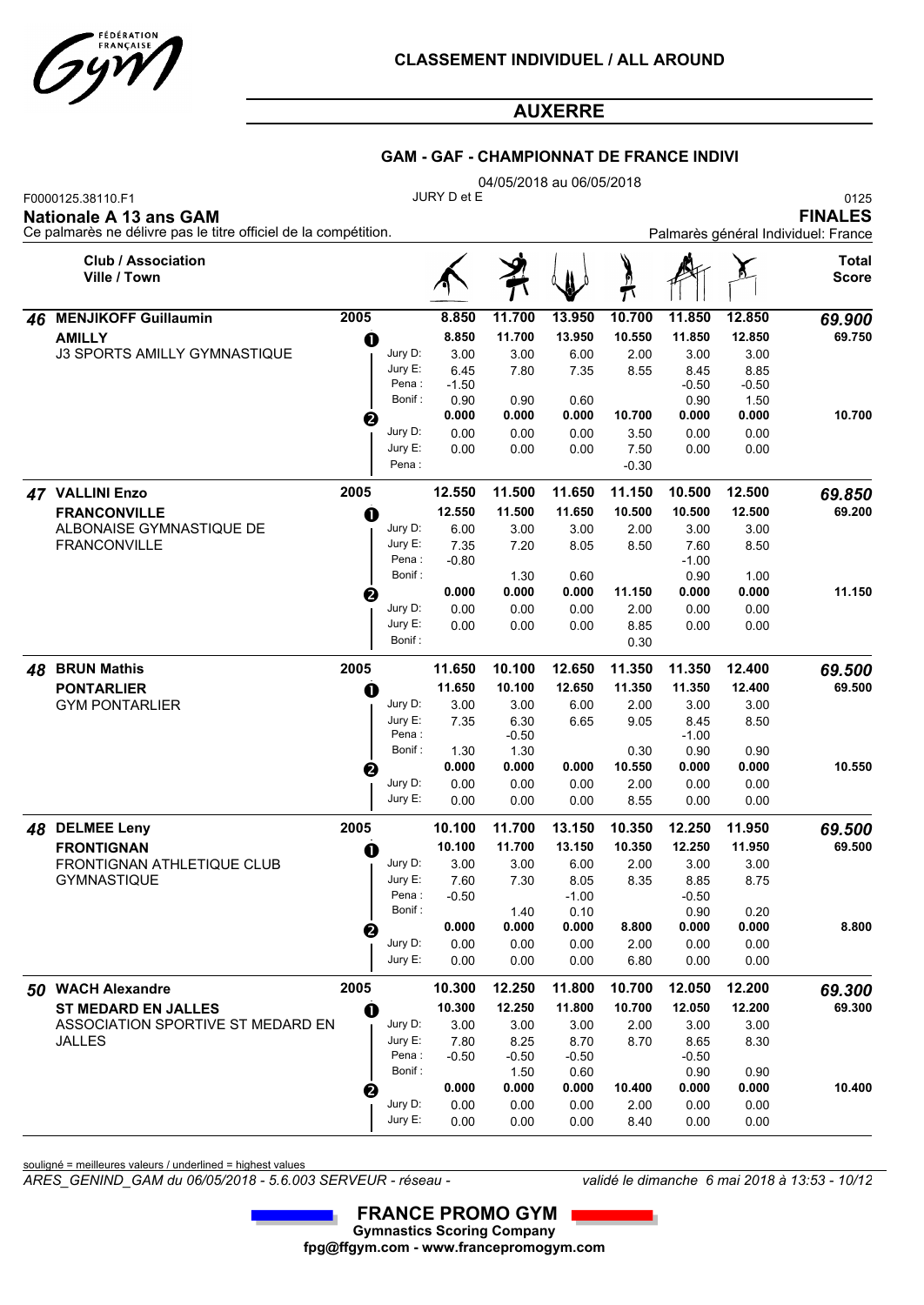

|    |                                                                 |                  | <b>GAM - GAF - CHAMPIONNAT DE FRANCE INDIVI</b> |                          |                 |                        |                 |         |                                     |
|----|-----------------------------------------------------------------|------------------|-------------------------------------------------|--------------------------|-----------------|------------------------|-----------------|---------|-------------------------------------|
|    | F0000125.38110.F1                                               |                  | JURY D et E                                     | 04/05/2018 au 06/05/2018 |                 |                        |                 |         | 0125                                |
|    | <b>Nationale A 13 ans GAM</b>                                   |                  |                                                 |                          |                 |                        |                 |         | <b>FINALES</b>                      |
|    | Ce palmarès ne délivre pas le titre officiel de la compétition. |                  |                                                 |                          |                 |                        |                 |         | Palmarès général Individuel: France |
|    | <b>Club / Association</b><br>Ville / Town                       |                  |                                                 |                          |                 | $\sum_{i=1}^{n}$<br>T٦ |                 |         | <b>Total</b><br><b>Score</b>        |
| 51 | <b>MAURIN Elias</b>                                             | 2005             | 9.200                                           | 11.900                   | 14.250          | 10.750                 | 9.800           | 13.050  | 68.950                              |
|    | <b>SABLE SUR SARTHE</b>                                         | $\mathbf 0$      | 9.200                                           | 11.900                   | 14.250          | 10.750                 | 9.800           | 13.050  | 68.950                              |
|    | SABLE GYMNASTIQUE                                               | Jury D:          | 3.00                                            | 3.00                     | 6.00            | 2.00                   | 3.00            | 3.00    |                                     |
|    |                                                                 | Jury E:<br>Pena: | 7.20                                            | 7.60                     | 7.65            | 8.75                   | 7.70            | 8.55    |                                     |
|    |                                                                 | Bonif:           | $-1.00$                                         | 1.30                     | 0.60            |                        | $-1.00$<br>0.10 | 1.50    |                                     |
|    |                                                                 | ❷                | 0.000                                           | 0.000                    | 0.000           | 10.700                 | 0.000           | 0.000   | 10.700                              |
|    |                                                                 | Jury D:          | 0.00                                            | 0.00                     | 0.00            | 2.00                   | 0.00            | 0.00    |                                     |
|    |                                                                 | Jury E:          | 0.00                                            | 0.00                     | 0.00            | 8.70                   | 0.00            | 0.00    |                                     |
|    | 52 BOK Matéo                                                    | 2005             | 11.500                                          | 10.800                   | 11.550          | 10.700                 | 9.950           | 13.750  | 68.250                              |
|    | <b>ANNECY</b>                                                   | $\mathbf 0$      | 11.500                                          | 10.800                   | 11.550          | 10.700                 | 9.950           | 13.750  | 68.250                              |
|    | <b>ANNECY GYM</b>                                               | Jury D:          | 3.00                                            | 3.00                     | 6.00            | 2.00                   | 3.00            | 3.00    |                                     |
|    |                                                                 | Jury E:          | 7.90                                            | 7.50                     | 6.45            | 8.70                   | 7.95            | 9.15    |                                     |
|    |                                                                 | Pena:<br>Bonif:  | 0.60                                            | $-0.50$<br>0.80          | $-1.00$<br>0.10 |                        | $-1.00$         | 1.60    |                                     |
|    |                                                                 | ❷                | 0.000                                           | 0.000                    | 0.000           | 9.550                  | 0.000           | 0.000   | 9.550                               |
|    |                                                                 | Jury D:          | 0.00                                            | 0.00                     | 0.00            | 2.50                   | 0.00            | 0.00    |                                     |
|    |                                                                 | Jury E:          | 0.00                                            | 0.00                     | 0.00            | 7.35                   | 0.00            | 0.00    |                                     |
|    |                                                                 | Pena :           |                                                 |                          |                 | $-0.30$                |                 |         |                                     |
|    | 53 BARREAU GONFALONE Noan                                       | 2005             | 10.500                                          | 6.850                    | 13.400          | 13.350                 | 10.700          | 13.200  | 68.000                              |
|    | <b>COGNAC</b>                                                   | $\mathbf 0$      | 10.500                                          | 6.850                    | 13.400          | 13.000                 | 10.700          | 13.200  | 67.650                              |
|    | <b>LA COGNACAISE</b>                                            | Jury D:          | 3.00                                            | 3.00                     | 6.00            | 4.50                   | 3.00            | 6.00    |                                     |
|    |                                                                 | Jury E:<br>Pena: | 8.00                                            | 3.05                     | 7.40            | 8.50                   | 7.30            | 7.70    |                                     |
|    |                                                                 | Bonif:           | $-0.50$                                         | 0.80                     |                 |                        | $-0.50$<br>0.90 | $-0.50$ |                                     |
|    |                                                                 | ❷                | 0.000                                           | 0.000                    | 0.000           | 13.350                 | 0.000           | 0.000   | 13.350                              |
|    |                                                                 | Jury D:          | 0.00                                            | 0.00                     | 0.00            | 4.50                   | 0.00            | 0.00    |                                     |
|    |                                                                 | Jury E:          | 0.00                                            | 0.00                     | 0.00            | 8.85                   | 0.00            | 0.00    |                                     |
|    | 54 GILLET Charly                                                | 2005             | 11.850                                          | 9.200                    | 14.000          | 10.300                 | 10.050          | 12.350  | 67.750                              |
|    | <b>CHALON/SAONE</b>                                             | O                | 11.850                                          | 9.200                    | 14.000          | 10.300                 | 10.050          | 12.350  | 67.750                              |
|    | UNION GYMNIQUE CHALON                                           | Jury D:          | 3.00                                            | 3.00                     | 6.00            | 2.00                   | 3.00            | 3.00    |                                     |
|    |                                                                 | Jury E:<br>Pena: | 7.55                                            | 5.40                     | 7.40            | 8.30                   | 8.05            | 7.95    |                                     |
|    |                                                                 |                  |                                                 |                          |                 |                        | $-1.00$         |         |                                     |

souligné = meilleures valeurs / underlined = highest values

LA CELLE SAINT CLOUD GYM

**LA CELLE SAINT CLOUD**

*ARES\_GENIND\_GAM du 06/05/2018 - 5.6.003 SERVEUR - réseau - validé le dimanche 6 mai 2018 à 13:53 - 11/12*

Bonif : 1.30 0.80 0.60 1.40  **0.000 0.000 0.000 10.050 0.000 0.000**

Bonif : 1.30 1.30 0.60 0.90 0.90  **0.000 0.000 0.000 11.700 0.000 0.000**

0.00 3.50 0.00

0.00 2.00

 **11.900 11.350 11.600 11.050 8.300 12.500**

 $\bullet$  11.900 11.350 11.600 11.050 8.300 12.500 66.700

 0.00 8.05 0.00 0.00

 3.00 3.50 3.00 9.00 7.55 6.30

0.00 8.20 0.00

 0.00 0.00

 3.00 8.60

 3.50 0.00 0.00 0.00

 **10.050**

 **11.700**

 0.00 0.00 0.00 0.00

 0.00 0.00 0.00 0.00

 3.00 7.05

Pena : -0.50 -1.00 -1.00

 3.00 8.10 7.05 9.00

**Gymnastics Scoring Company fpg@ffgym.com - www.francepromogym.com FRANCE PROMO GYM**

Jury D: Jury E:

Jury D: Jury E:

Jury D: Jury E:

 *55* **PREVOST Etienne 2005 11.900 11.350 11.600 11.700 8.300 12.500** *67.350*